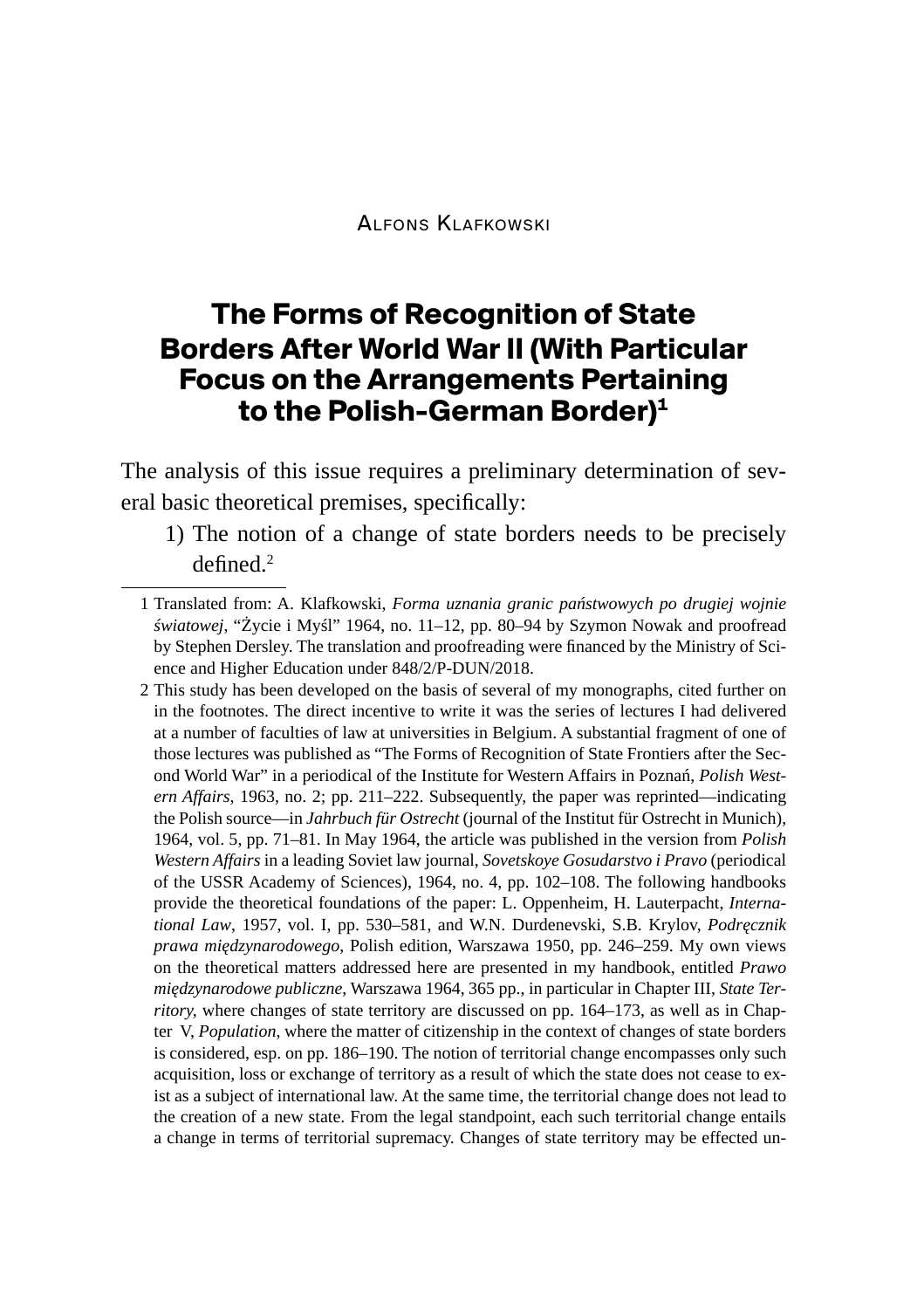- 2) The legal forms through which changes of borders are effected need to be systemtized.3
- 3) The legal substance of recognition of border changes has to be specified.

If these preliminary premises were to remain undetermined, the analysis of specific detailed issues would be impossible. The above theoretical questions are therefore addressed below:

Ad 1. Changes to state borders is a matter which arises with virtually every war. Both world wars are a particularly eloquent proof of this. As soon as the example of both conflicts is considered, one cannot but focus one's attention on the frontiers of Germany, which are among the most mobile in Europe, and—most likely—in the world. During the peace conference of 1946–47 a calculation was made to demonstrate the "mobility" of the borders of Germany.<sup>4</sup> It follows from the reckoning that in 1918–1945 Germany saw its borders change as many as 33 times. Neither Rome under Caesar, France under Napoleon, nor China in the age of Genghis-Khan, changed its frontiers as often as Germany during those few decades. It is therefore obvious that the issue of the German borders serves as a principal illustration when deliberating on the recognition of state borders. From the legal point of view, it needs to be emphasized that territorial changes—both increase and loss of territory—do not affect a state's subjectivity in international

der universal international law or under international agreements concluded by the states involved. Universal international law ensures only framework-level legal control of the possibility of peaceful territorial changes. It is related to those norms which lay down guarantees of territorial integrity and inviolability.

<sup>3</sup> See the source documents and an analysis of the issue in A. Klafkowski, *Granica polskoniemiecka a konkordaty z lat 1929 i 1933*, Warszawa 1958, particularly Chapter I, *Polish-German Border in the Light of International Covenants*, pp. 29–44. UN International Law Commission is currently about to conclude its long-lasting work on treaty law. The work itself as well as a considerable part of the completed project are discussed in A. Klafkowski, *Prawo międzynarodowe publiczne*, Chapter VII, *International Agreement*, pp. 237–277. Here, I should particularly underline that fragment of the chapter which analyzes the position of the third state in relation to an agreement, pp. 256–259.

<sup>4</sup> On the basis of the summary with the journal *Les Lettres Francaises* presented in February 1947 at the peace conference in Paris.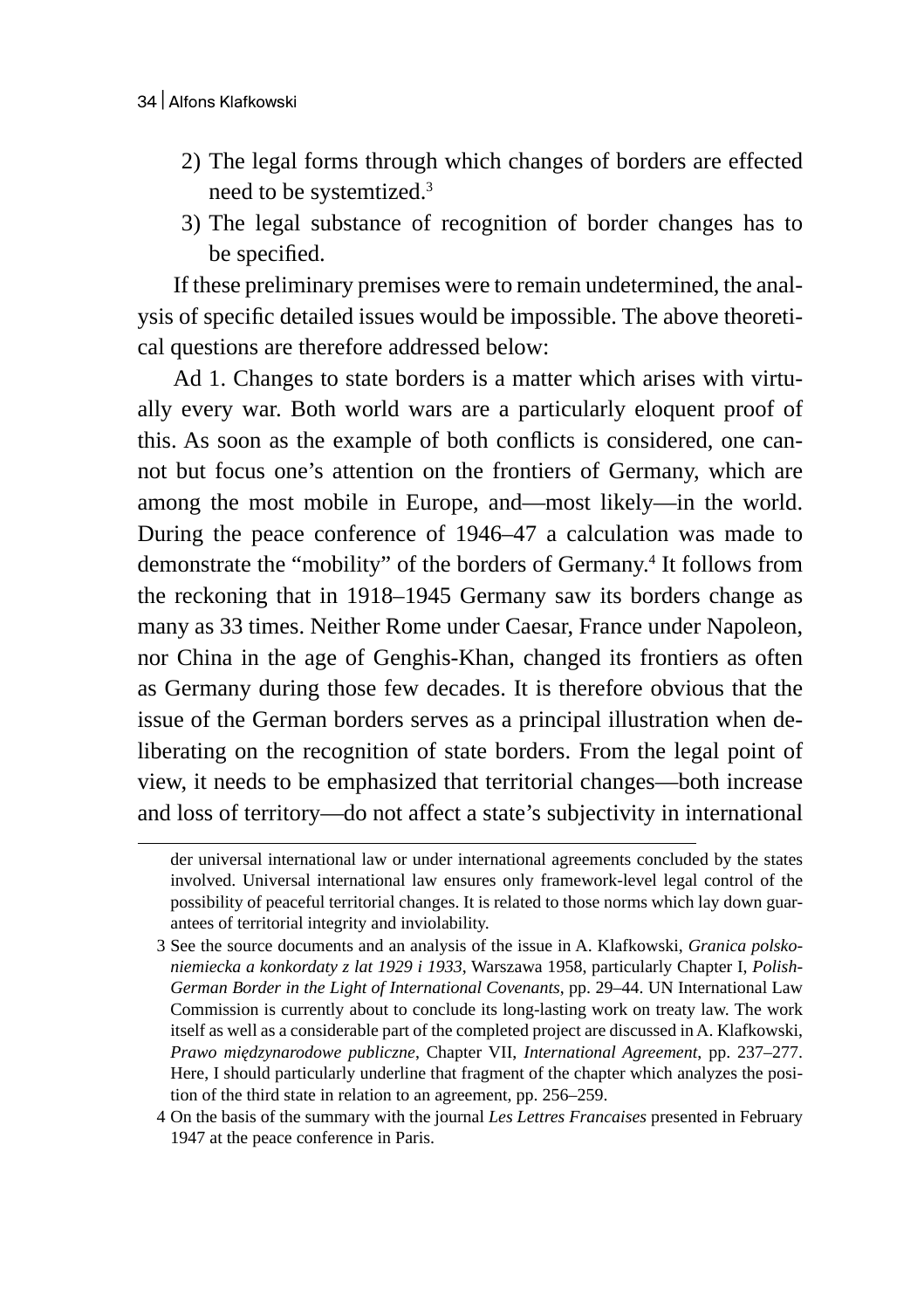law. The territory of a state is a condition of its existence, and it constitutes one of the vital elements of statehood. However, a state does not rule "over a territory" but "as part of" a territory. It follows, therefore, that a state's subjectivity in international law is not associated with territory in such a manner that loss or expansion by each square kilometre has consequences for the legal subjectivity of that state. Territorial changes do not in fact interfere with the sameness of a state. It suffices to quote the example of Germany of the 1919 Treaty of Versailles. Even though its frontiers and the political system changed—on the day the Treaty was ratified, i.e. 10 January 1920, the German Reich lost 12.02% of its territory in relation to the *status quo ante bellum*—the Germany after the Treaty of Versailles was identical in the eyes of international law with the Germany from before 1914. As for territorial loss, the distinction between partial and complete loss of state territory is a matter of decisive significance. If loss of state territory is only partial, it has no adverse consequences in terms of state subjectivity in international law. This is the case with territorial cession. One could add that, in contemporary science, cession tends to be described as "abdication" of a state from a part of its territory. Simultaneously, one employs the term "dismissal" to denote the relationship of the population in the ceded part of territory to the cedent state. However, regardless of the above terminology, territorial cession is not considered to undermine state subjectivity in international law.

Ad 2. With respect to legal forms in which changes of borders are affected, it has to be observed that, in the practice to date, changes of the kind were most often associated with war and the manner in which it ended.5 For this reason, a change of a state border is usually considered jointly when one of the modes of concluding the war is discussed. The following ways in which a war may end are known in international law:

A. Termination of warfare by both sides without any conclusive agreement as to the legal effects of that state. After war operations

<sup>5</sup> C. Phillipson, *Termination of War and Treaties of Peace*, London 1916, p. 486, here p. 3.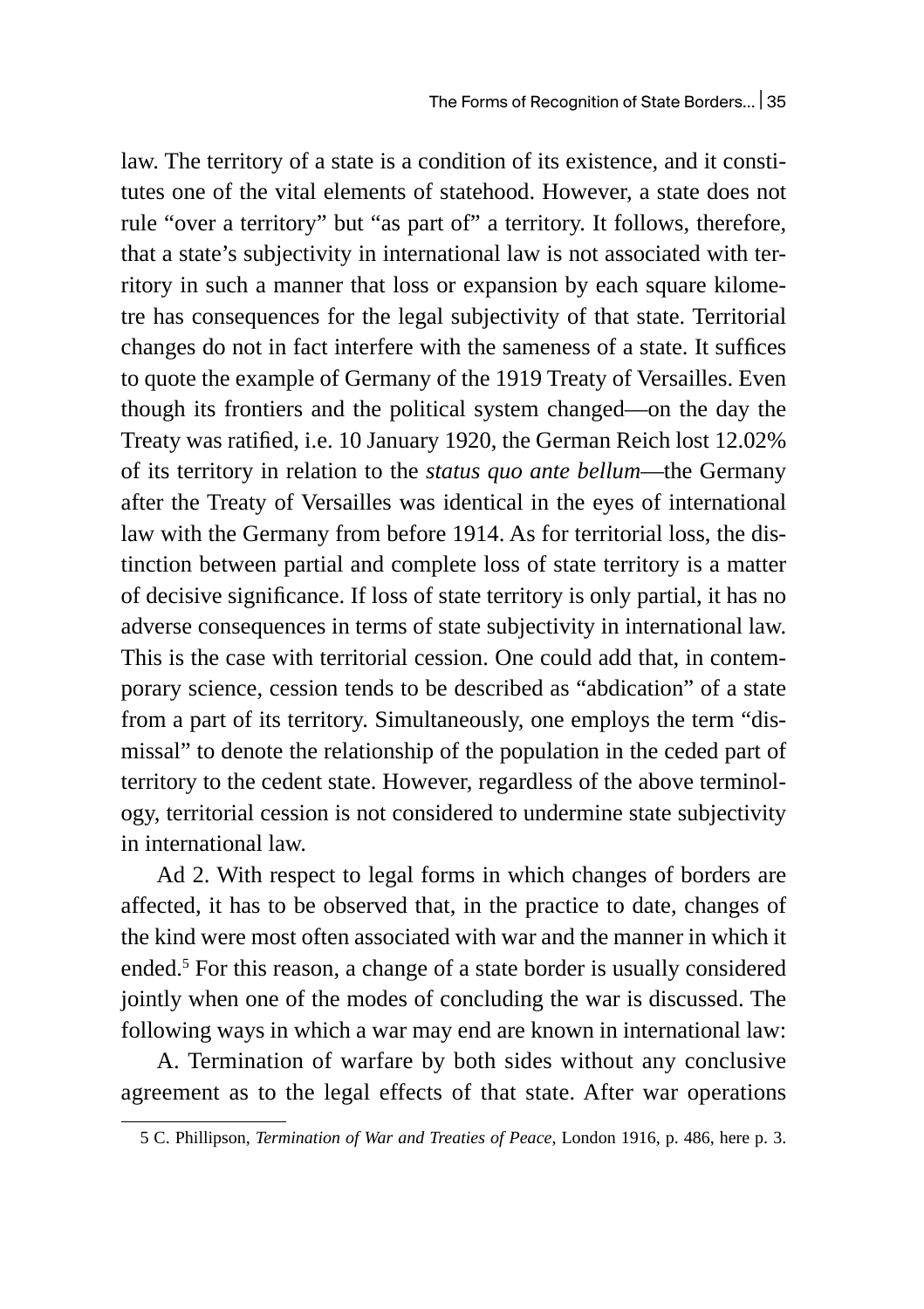have ended, a normal termination of the state of war ensues and normal peaceful relationships are established. From the legal standpoint, the relations between the former combatants go through a period of uncertainty, which precedes the liquidation of the aftermath of war. This mode is very seldom employed, as states usually avoid ending a war without any definitive decisions. In particular geographical circumstances—as may be inferred from the history of the United States<sup>6</sup>—such a termination of warfare can be practiced relatively often. Regarding territorial matters, this way of ending a war encourages recognition of the principle "uti possidetis."7

B. The second mode of terminating a war involves the utter destruction of the hostile state. It is variously referred to in the science, as e.g. conquest, subjugation or debellation.<sup>8</sup> Most recent literature strives to

<sup>6</sup> Ibidem, p. 5.

<sup>7</sup> W.W. Bishop Jr., *Judicial decisions involving questions of international law*, "The American Journal of International Law" 1948, pp. 194, 470, 690, 927. The study contains numerous rulings of US courts listed in accordance with the dates of ending military operations against Germany, Japan, and Austria during World War II. The material illustrates the smooth operation of the US legal policy in that respect.

<sup>8</sup> This issue is analyzed in A. Klafkowski, *Sprawa traktatu pokoju z Niemcami*, Warszawa 1955, 174 pp., here pp. 69–72. Debellation is often mentioned as a mode of original acquisition of state territory. It is not regulated by international law, but developed through the practice of states and was then systematized by international jurisprudence. Based on that systematization, two essential concepts of debellation emerged: a) According to the concept originating in continental science, two periods of development of the notion of debellation are distinguished. In the first period, until 1815, debellation meant armed seizure of a state, its conquest and annexation. In the second period, after 1815, it was argued in science to include the following components: military invasion and occupation of the enemy territory, annexation of that territory, and finally its incorporation. At present, positive international law does not recognize debellation and deprives it of any traits of lawfulness. During World War I, debellation was considered by international jurisprudence as one of the modes of terminating the state of war by means of destroying the opponent and putting an end to their existence as a state. This led to the conclusion that war may be ended in this manner without having to conclude a peace treaty. Consequently, the continental conception appears to distinguish two kinds of debellation. One is destruction of the military force of a state and seizure of its territory, which translates into the factual state. The second is destruction of the military force of a state, seizure of its territory, and annexation, meaning a factual state combined with a unilateral legal act. b) The English concept of debellation shifts its focus to the manifestation of will. Here, debellation is defined as conquest, i.e. a fact of military and political nature, which does not automatically involve the destruction of the defeated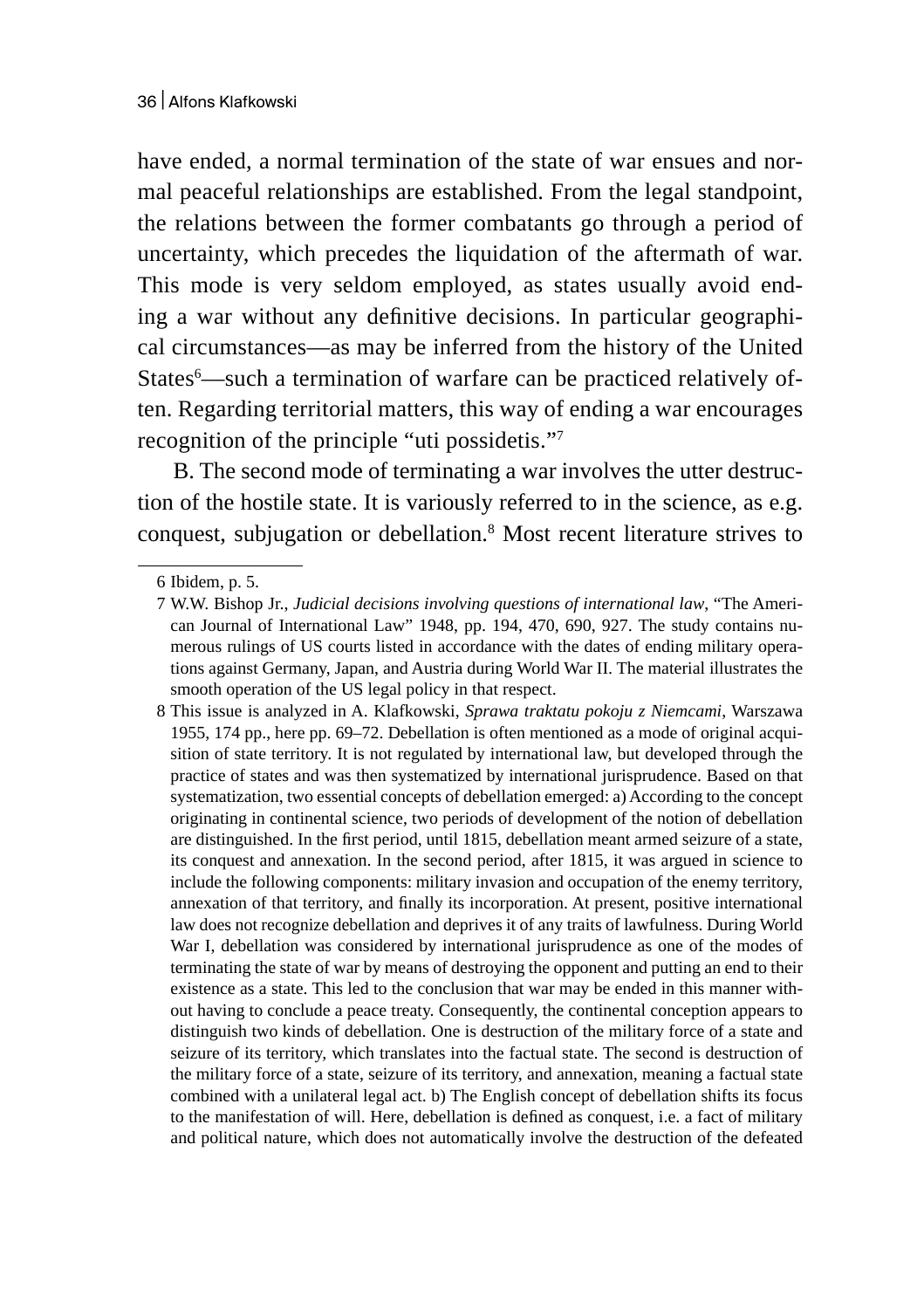define the meaning of those notions in greater detail. As far as territorial issues are concerned, it is worthwhile to note that although this manner of ending war is deemed "the least desirable" while science rejects the "rights of the victor"—and thus rights deriving from conquest—this manner of terminating war was found to be "legally justified" during World War I. It was even admitted that considerations of morality $^9$  and common interest may justify territorial cessions resulting from conquest.<sup>10</sup> The differences of opinion concerning this mode of ending war can be aligned with the differences of political views between nations and particular national schools in international jurisprudence.<sup>11</sup> However, it remains indisputable that the total destruction of a hostile state is contrary to the principle of self-determination of nations.

C. The most often practiced mode of terminating the state of war is concluding a peace treaty. This method developed particularly extensively over the last hundred years, as attested by the number of peace treaties entered into in that period: 22 were signed from 1815 to 1913.<sup>12</sup> In general, a treaty is considered the "normal way of ending a war." It is worth emphasizing that the earliest peace treaty, concluded in 1278 BC

- 9 C. Phillipson, *Termination of War…*, p. 30, quotes Fiore, who had formulated such a view in 1880.
- 10 E. Nys, *Le droit international*, vol. II, 1905, p. 44.
- 11 The assessment of the approach adopted by particular national schools in international jurisprudence may of course rely solely on the representative method. In the German school, such views have been expressed by Heffter, Ullmann and Strupp. Respective views of the French school are represented by such authors as Calvo, Foignet, Le Fur.
- 12 C. Phillipson, *Termination of War…*, pp. 337–454.

state as a subject of international law. Only conquest and the ensuing unilateral legal act of annexation yield the notion of debellation, defined as "subiugatio." Thus, the act of annexation changes conquest into debellation. It should be added at this point that annexation is an act of internal law which incorporates foreign state territory (in part or in its entirety); it is not an act of international law. During World War II, the German Reich asserted debellation of Poland in 1939. As a result, the German Reich believed that it is entitled to sovereignty over the occupied Polish state territory, and therefore was under no obligation to respect—even ostensibly—the provisions of the Hague Convention (IV) of 1907, nor was it required to conclude a peace treaty with Poland. While alleging such a position, the German Reich ignored the obvious continuity of Poland's sovereign state authority, recognized by all United Nations, among which Poland—despite having its entire state territory seized by the enemy—was considered a state engaged in war.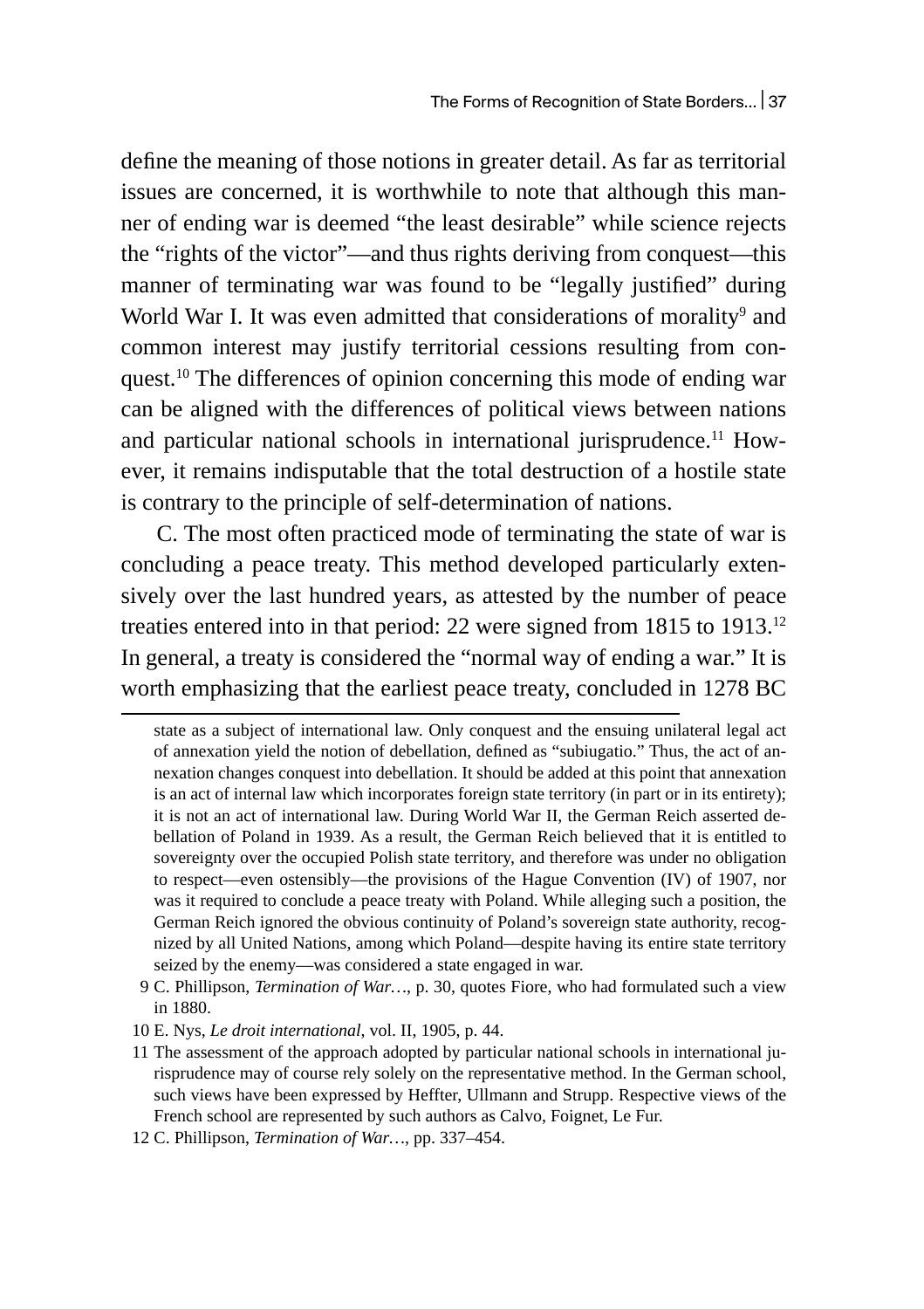between Ramesses II (Egypt) and Hattusilis III (the Hittite state), demonstrates the same elements one finds in the most recent peace treaties, especially where they pertain to territorial issues.<sup>13</sup>

D. International practice also knows rare cases of termination of war following a unilateral declaration of a combatant. The defeated state must accept such a declaration, even tacitly, so that it may achieve its intended effect, i.e. terminate the war. This is how the World War I conflict between the German Reich and China came to an end. It may be recalled that China did not sign the Treaty of Versailles. This mode was also employed following the end of hostilities in World War II. The Western powers ended the state of war with the former German Reich in 1951 by virtue of unilateral declarations, while the USSR and other socialist states did so in a similar form in 1955. After World War II, American science advanced a proposal of ending the war by way of "declaration of peace" issued unilaterally by the victorious state, and containing all those provisions which are usually included in a peace treaty, i.e. a bilateral or multilateral agreement.<sup>14</sup> The project did not go beyond the theoretical stage, though some of its elements may be found in the relationships between the United States and the Federal Republic of Germany. This theoretical concept does not offer any indication as to the manner of the territorial solutions that a potential unilateral "declaration of peace" would comprise.

Ad 3. As for the recognition of changes to state borders, one may venture to simplify the matter. Recognition of changes to state borders is strictly connected with determining the lawfulness criteria for such changes. The simplification adopted here consists in the fact that changes of state borders are deemed lawful when they have been effected in accordance with international law. In turn, changes conforming to international law are changes grounded in international agreements. Thus,

<sup>13</sup> G. Bouthoul, *Huit mille traites de paix*, Paris 1948, here pp. 7–8.

<sup>14</sup> F.C. Balling, *Unconditional surrender and a unilateral declaration of peace*, "The American Political Science Review" 1945, no. 3, pp. 474–480, here pp. 478–480.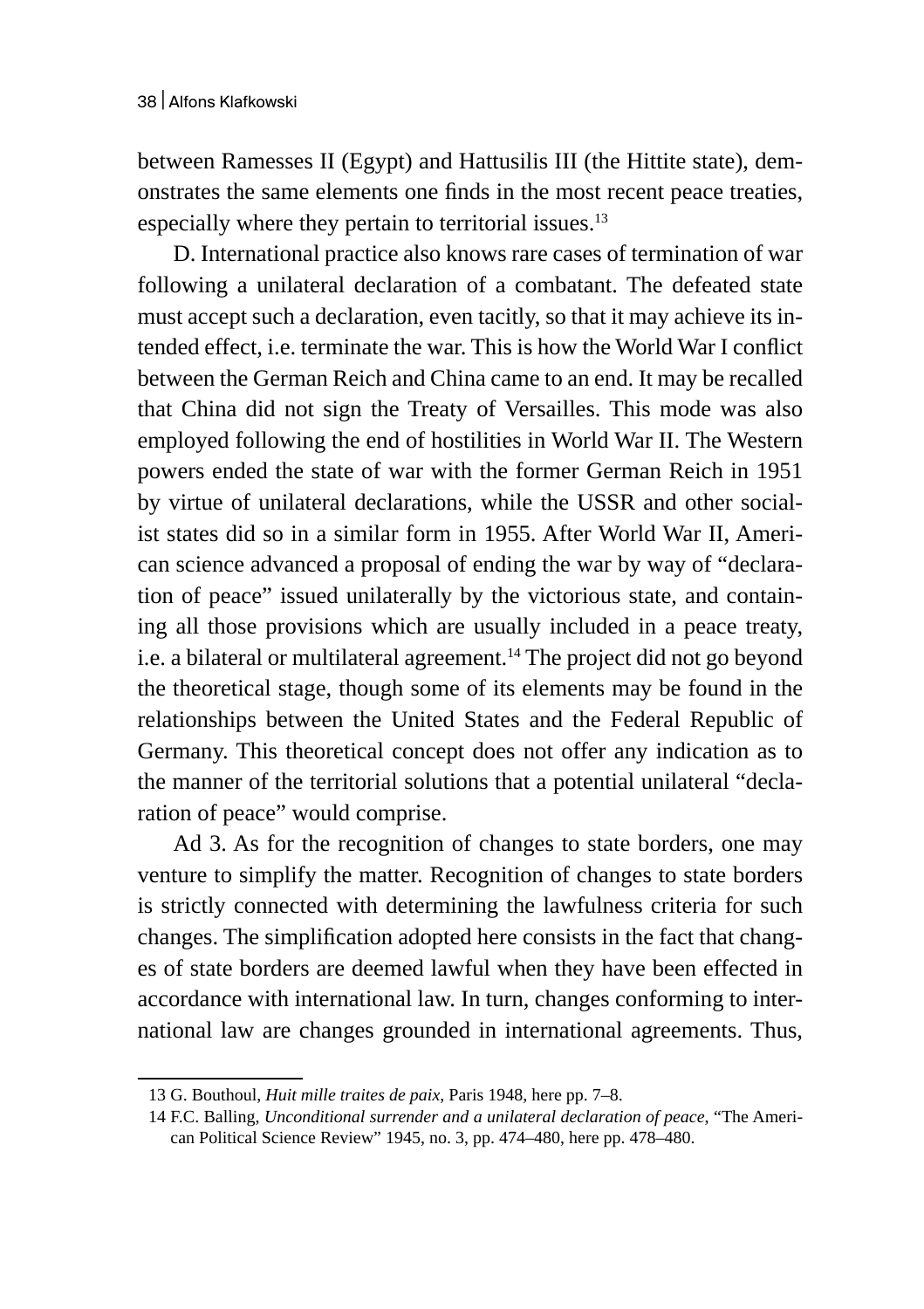lawful—in other words recognized—changes of state borders are those which derive from international agreements.

The above sets out the basic theoretical premises. In addition, it needs to be noted that international law is not free of controversy, in jurisprudence and in practice alike. However, rarely does one encounter a matter so controversial as the recognition of changes to state borders. Hence, the observation that neither the science of international law nor its practice have developed general criteria for recognizing the criteria of the lawfulness of territorial acquisitions is one of crucial significance. The extensive scholarly literature dedicated to the subject reflects numerous contradictions.<sup>15</sup>

Having made these general remarks, one can proceed to discussing the issue proper, namely the forms of recognition of state borders after World War II.

The question is examined here relying on my own systematization, which in itself adheres to the chronological sequence of the cited legal acts. The systematization yields the following issues which need to be addressed:

- I) International legal acts regulating the termination of warfare armistice agreements.
- II) International legal acts regulating the termination of the state of war—peace treaties.
- III) Legal acts which do not constitute armistices or peace treaties, but nonetheless end war operations and regulate affairs relating to the termination of the state of war.
- IV) Particular issues outside the scope of the systematization.
- V) Conclusion—territorial cession is independent of the peace treaty.
- VI) It is now necessary to discuss these problems in detail.

<sup>15</sup> B. Wiewióra, *Uznanie nabytków terytorialnych…*, pp. 132–148.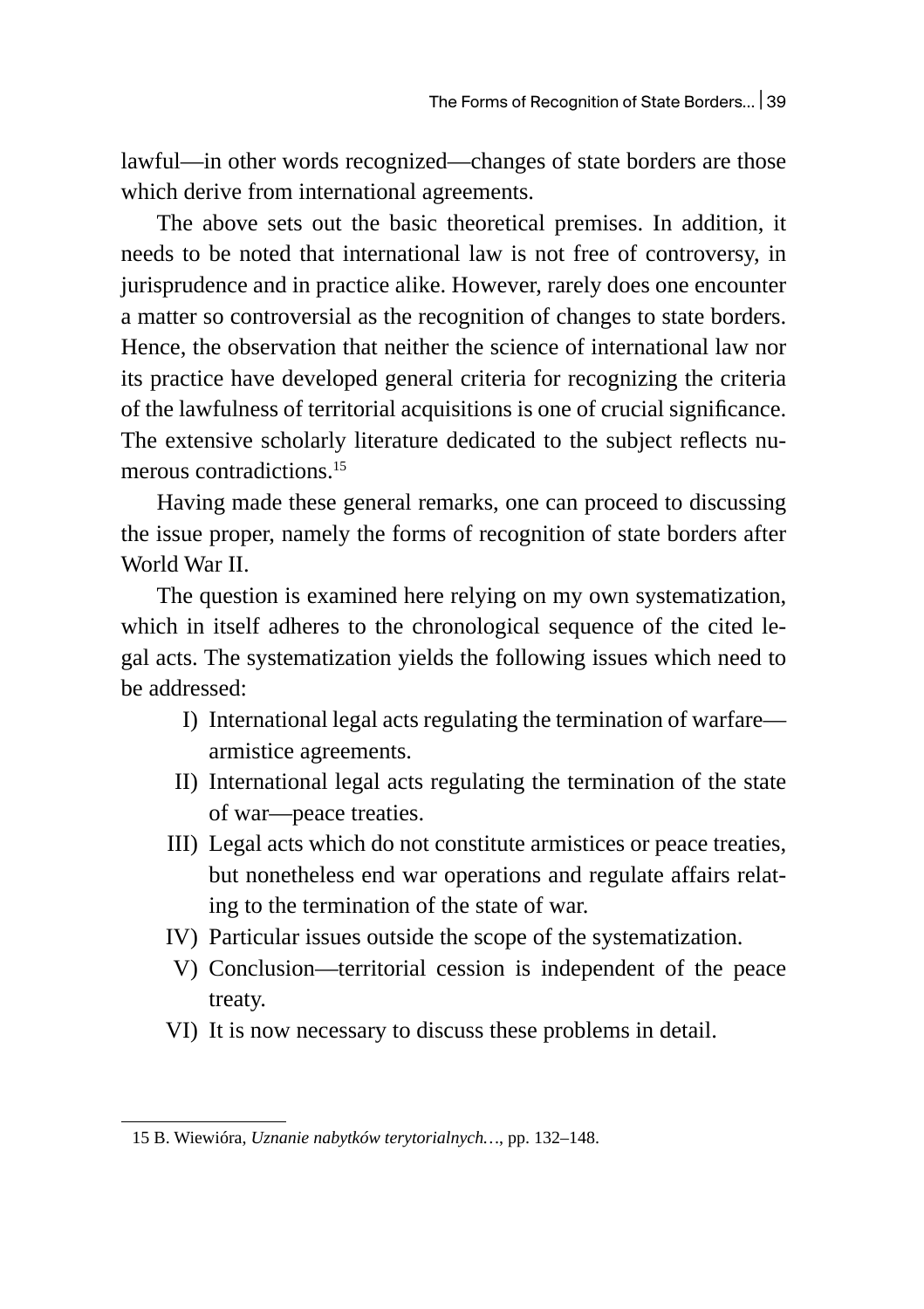**I**

# **International Legal Acts Regulating the termination of Warfare—Armistice Agreements**

The armistice agreements which brought an end to warfare on the various fronts of World War II deserve particular attention here, naturally with respect to territorial changes which such armistices introduced.<sup>16</sup> The following agreements are taken into consideration:

- 1) The armistice with Italy of 3 September 1943 does not regulate territorial issues directly, but merely announces that political, economic and other conditions would be communicated to Italy at a later date (Article 12). Territorial matters were referred to the Council of Foreign Ministers and its auxiliary bodies, to be regulated in the peace treaty with Italy.
- 2) The armistice with Romania of 12 September 1944 restores the border between Romania and the USSR as they were on 28 June 1940 (Article 4) and declares the so-called Vienna award regarding Transylvania to be invalid and non-existent (Article 19).
- 3) The armistice with Finland of 19 September 1944, surrenders the district of Petsamo (Article 7) and the base in Porkkala-Udd (Article 9) in favour of the USSR, and restores the status of the Aland Islands as provided for in the agreement with the USSR of 11 November 1940 (Article 9). An appendix to the armistice agreement covers the territories of Finland which are subject to restitution or cession under the armistice.
- 4) The armistice with Bulgaria of 23 October 1944 contains indirect territorial clauses which specify how Bulgaria should leave the territories it had annexed or incorporated (Article 2).

<sup>16</sup> The entirety of relevant documents is provided in *Recueil de textes à l'usage des conférences de la paix*, Paris 1946. The issue is analyzed in A. Kalfkowski, *Umowa poczdamska z dnia 2.VIII.1945 r*., Warszawa 1960, particularly in the chapter entitled *The Potsdam Agreement and Peace Treaties,* pp. 468–540. Another work one should mention in this context is J. Sawicki, *Zawarcie i wygaśnięcie układu rozejmowego*, Warszawa 1961, p. 182, esp. the discussion of armistice agreements, pp. 5–15.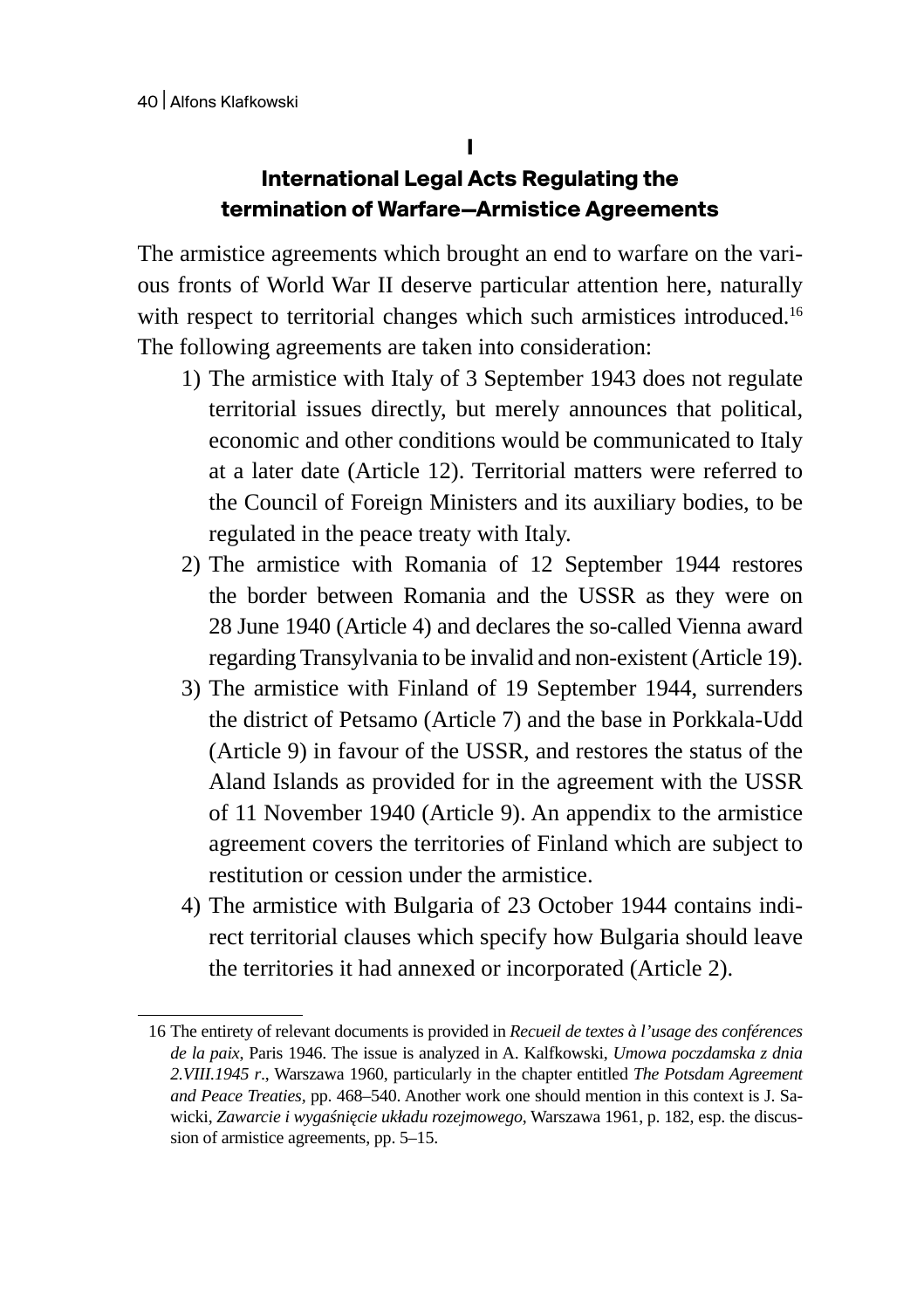- 5) The armistice with Hungary of 20 January 1945 contains indirect territorial clauses which determine the rules of withdrawal of Hungary from the territories it had occupied: Czechoslovakia, Yugoslavia and Romania (Article 2).
- 6) The surrender of Japan of 2 October 1945 invokes the so-called Potsdam Ultimatum of 26 July 1945 which contained territorial decisions. The act of capitulation enumerates the territories which are subject to Japanese sovereignty (Article 8).

In general, it may be stated that the end of war operations in World War II involved two types of armistice agreements.

The first kind of armistice agreement is exemplified by the truces with Italy and the German Reich. Their distinctive feature is that after a military agreement of unconditional surrender of the respective power as been signed on behalf of all United Nation, they give rise to a number of additional legal acts promulgated in the military act of surrender. Those additional acts of surrender regulate numerous issues, not infrequently laying down conclusive solutions prior to signing the treaty, also with respect to territorial changes.

The truces with Romania, Finland, Bulgaria and Hungary represent the second kind of armistice agreement. Here, one single armistice instrument and its appendices comprise all provisions, including military, territorial, economic, and political clauses, as well as those relating to the occupation mechanism etc.

The analysis of links between those armistice agreements and the treaties concluded after 1945 demonstrates that, for the most part, the latter adopt almost all provisions of the armistice instruments, which are then elaborated and formulated in strictly precise terms. The territorial clauses from the armistices are also integrated into the peace treaties.

Only the peace treaty signed in 1951 with Japan departs from that pattern. Still, it should be remembered that one of the four powers, i.e. the USSR, as well as a number of United Nations states, did not sign that treaty.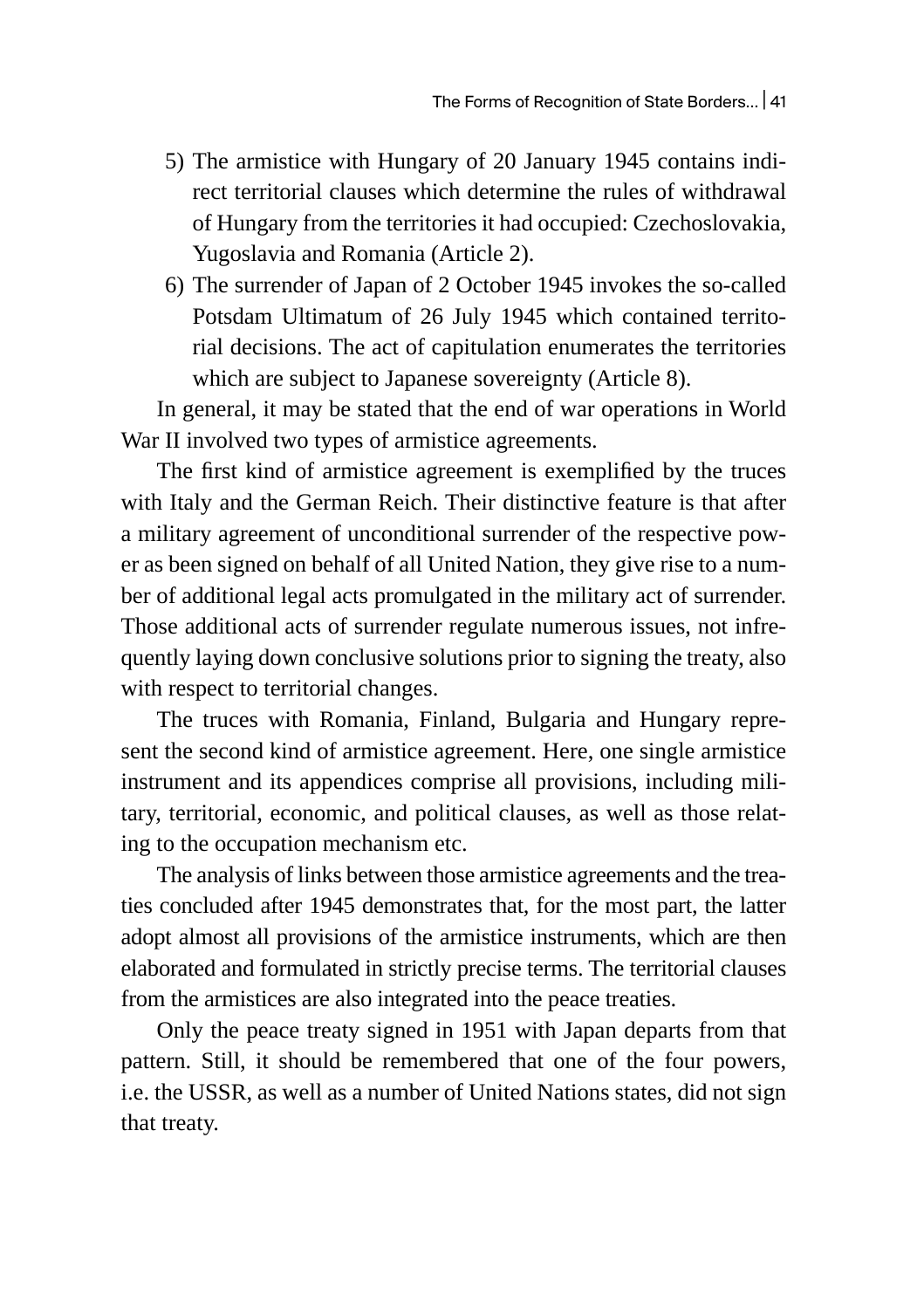One can therefore conclude that after World War II, armistice agreements became the basic form of recognition of new state borders in those cases where this occurred.

#### **II**

## **International Legal Acts Regulating the Termination of The State Of War—Peace Treaties**

Moving on to a review of peace treaties concluded after World War II, I confine my remarks only to the forms of recognition of new state borders contained in those treaties.<sup>17</sup> I discuss the treaties successively in the light of that particular aspect:

- 1) The peace treaty with Italy restores the frontiers of Italy to the those of 1 January 1938, with certain changes to the benefit of the neighbouring states, and with changes resulting from the return of annexed territories, as well as separate arrangements relating to the territories in Africa. In its territorial provisions, the peace treaty with Italy draws on the additional provisions to the armistice agreement of 29 September 1946, which were subsequently formulated definitively and in precise terms in the treaty. In general, it may be stated that the treaty adopts the norms laid down in the armistice agreement and its appendices.
- 2) The peace treaty with Romania adopts the territorial provisions of the armistice agreement, meaning that the latter instrument determined the changes of state borders prior to the treaty being signed.
- 3) The peace treaty with Finland adopts and confirms the territorial clauses of the truce. It is a unique characteristic of the treaty that it draws on—as far as changes of state borders are concerned the 1940 peace treaty between Finland and the USSR.

<sup>17</sup> The entirety of related documents is analyzed in A. Klafkowski, *Umowa poczdamska*…, pp. 468–540.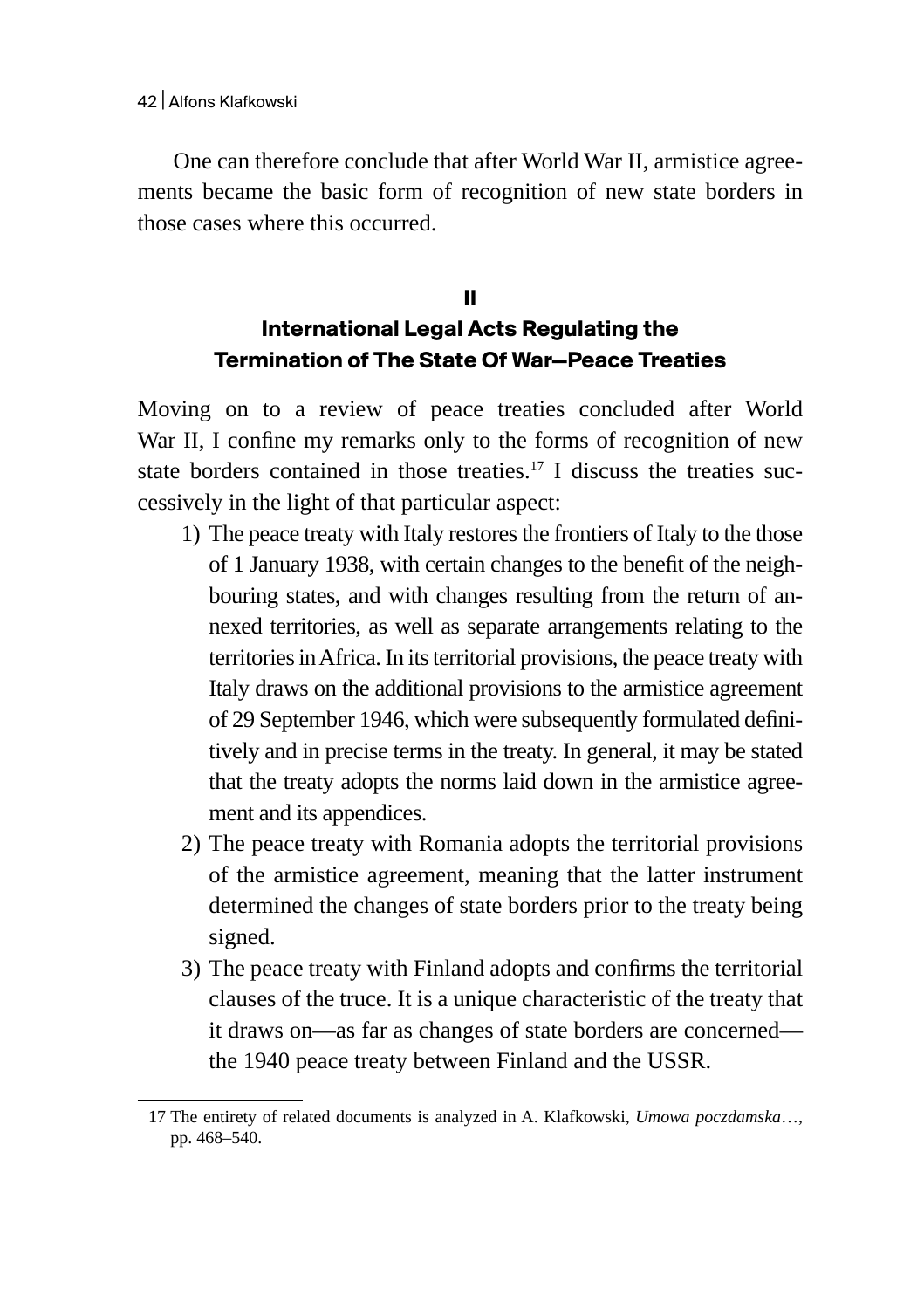- 4) The peace treaty with Bulgaria adopts and confirms the changes of state borders effected in the armistice agreement, with the exception of one change which was added in the treaty itself.
- 5) The peace treaty with Hungary adopts and endorses the territorial clauses of the armistice agreement.
- 6) The 1951 peace treaty with Japan does not derive from the legal acts from the World War II period nor from the instrument of Japan's unconditional surrender. In view of its territorial provisions, the peace treaty with Japan deserves particular attention. Articles 2 and 3 of the treaty enumerate the territories which Japan would lose as a result of World War II. It has been calculated that under the treaty Japan lost over 1.5 million square kilometres of territory and a population of 60 million people over whom it had exercised state authority. The treaty itself does not mention the legal acts by virtue of which those territorial changes are made. The legal foundation of the changes was thoroughly developed in the course of preparatory works for the treaty. It is particularly noteworthy that Articles 2 and 3 make no reference to the states which benefited from those territorial changes. It is then observed in the commentaries to the articles that Japan lost territories it had not acquired during military operations of World War II. Thus, the peace treaty with Japan effected territorial changes with respect to territories which had not been formally called into question prior to the commencement of warfare. These territorial changes rely on the legal acts from the World War II period, formulated after the conferences in Cairo, Yalta, and Potsdam. Consequently, the view has been put forward that very often a peace treaty—of which the peace treaty with Japan is a new proof—regulates such territorial changes which could not be resolved as a result of normal, peaceful international relations.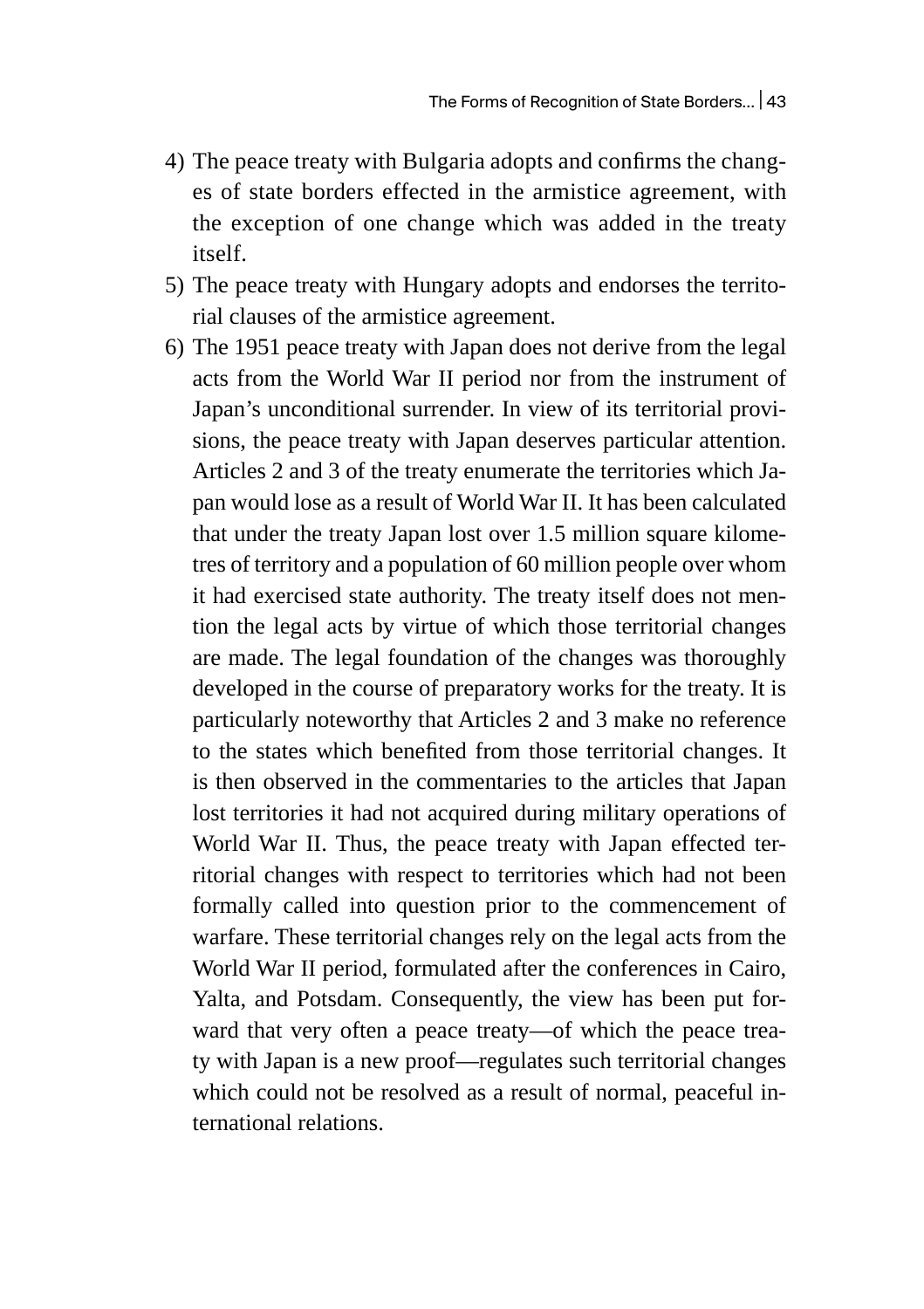In conclusion, it may be stated that as legal acts which constitute forms of recognition of state borders, post-World War II peace treaties appear to be derivative forms of such recognition. This is because they largely adopt pre-treaty solutions regulating state borders which were set forth in armistice agreements. Without doubt, this is a very noteworthy characteristic of the phenomenon after World War II.

#### **III**

# **Legal Acts Which Do Not Constitute Armistices or Peace Treaties, but Nonetheless End War Operations and Regulate Affairs Relating to the Termination of the State of War, Conclusively Resolving Such Affairs Prior to Signing a Treaty the Potsdam Agreement of 2 August 1945**

The above systematization cannot encompass the methods and means which served to regulate the affairs of the former German Reich, due to their specificity. Hence, a number of special acts of international law were exclusively devoted to the legal issues of the former German Reich. The Potsdam Agreement of 2 August 1945 occupies a prominent place among them.

It is evident that numerous aspects of tackling the legal aftermath associated with the former German Reich is closely linked to institutions of international law, both past and present. Still, the institutions in question very often display departures from their typical paradigms.

When analyzing the forms of recognition of German borders after World War II, I confine myself to the fundamental legal act, *i.e.* to the Potsdam Agreement. The agreement refers to those issues on two occasions:

- 1) In Chapter V, entitled *The City of Konigsberg and the Adjacent Area*,
- 2) In Chapter VIII, entitled *Poland* (specifically section B of the chapter) and in Chapter XII, entitled *Orderly Transfer of German Populations*.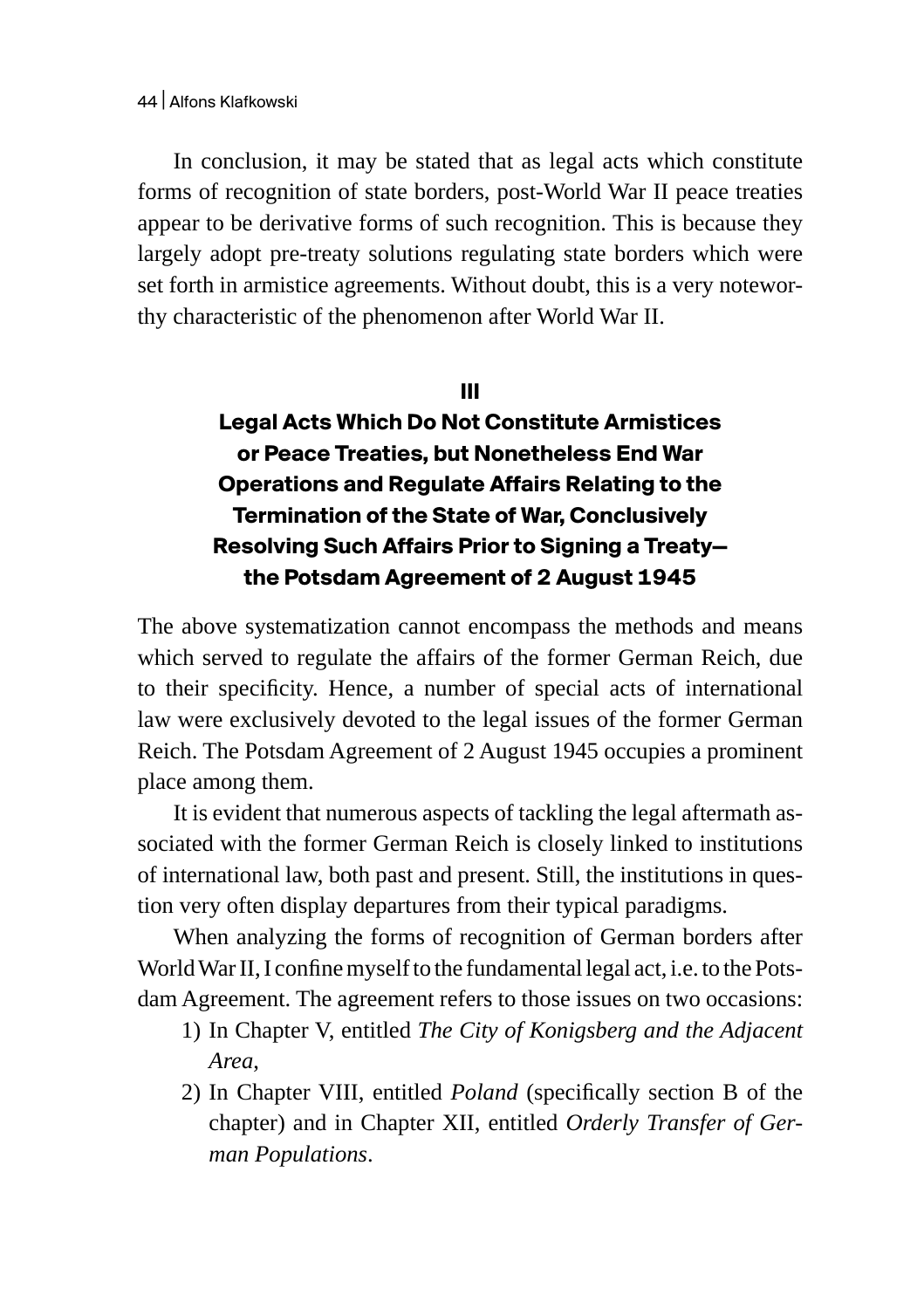Here are the remarks concerning these two issues.

Ad 1. In Chapter V, the Potsdam Agreement stipulates that before territorial matters are finally resolved in the peace treaty, a change of border is made in favour of the USSR in the coastal region of the Baltic Sea. The parties to the agreement approve the transfer of the city of Konigsberg and its adjacent area to the USSR. At the same time the President of the United States and the Prime Minister of Great Britain declare with respect to this provision that they will "support the proposal [...] at the forthcoming peace settlement." These provisions of the Potsdam Agreement constitute a pre-treaty decision pertaining to the border between German and the USSR. The prospective peace treaty with Germany may only adopt these decisions in its provisions.

Ad 2. with regard to the Polish-German border, Chapter VIII, section B of the agreement draws on the Yalta agreement, which provided a general description of the future Polish-German border. The provisions of the Potsdam Agreement delineate that border in detail. In view of the fact that France co-signed the Potsdam Agreement later, it may be said that that the Polish-German border was determined by virtue of decision of four superpowers acting on behalf of the United Nations.<sup>18</sup> It is therefore a form of adjudication of the border (*adiudicatio*). Neither Poland nor Germany—as directly interested states—are parties to Potsdam Agreement (although Poland was consulted and, with respect to the Polish state, the agreement constitutes a *pactum in favorem tertii*). The fact that the agreement effects territorial cession in favour of Poland is evinced in the use of the phrase "former German territories" to denote the ceded land. The ceded territories were to be governed by Polish administration and excluded from the Soviet occupation zone. The land in question became subject to fully sovereign Polish authority and, from the date that the Potsdam Agreement came into effect, constitutes an integral part of the territory under Polish sovereignty. These decisions of the Potsdam Agreement were corroborated by the

<sup>18</sup> Related documents and analysis of the issue in A. Klafkowski, *Umowa poczdamska…*, esp. Chapters III, IV, and V.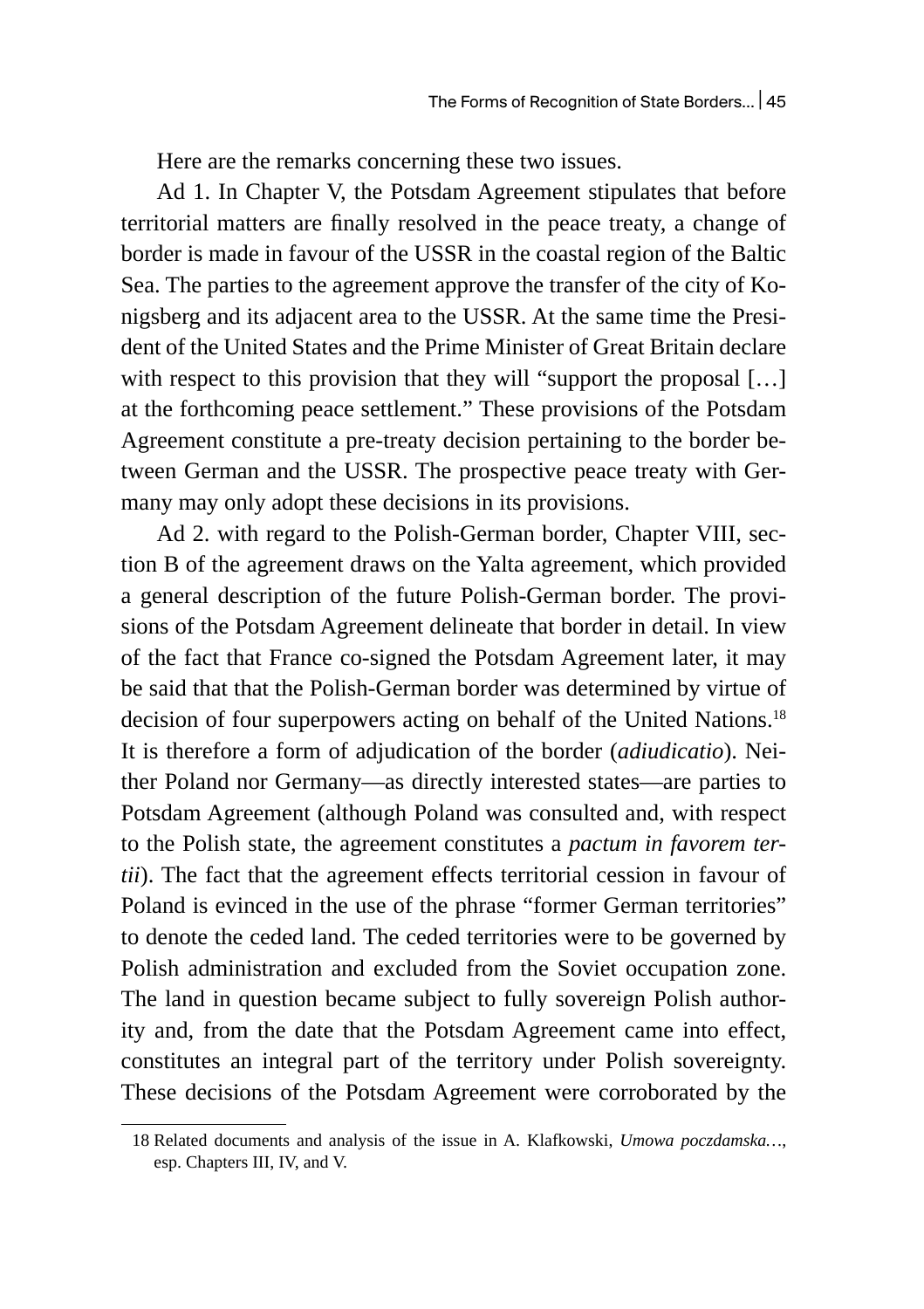obligation to effect a transfer of the German populations from the Polish territory to the territory of the four occupation zones of Germany. The issue is regulated in detail in Chapter XIII of the Potsdam Agreement. Poland has discharged that obligation on the basis of agreements concluded with the representatives of the four occupying powers and under international supervision. This, in short, is the legal status of the matter. If doubts of a political nature are expressed regarding the issue, they by no means pertain to the lawfulness of the Polish-German border. Political doubts—devoid of any legal substance—are concerned only with the ultimate character of that border. Political doubts are associated with the future peace treaty with Germany in which this border should be approved. However, a peace treaty with Germany has failed to materialize for the past 20 years, a fact which Poland cannot be faulted for. In any case, the prospective peace treaty with Germany can only adopt the provisions of the Potsdam Agreement.

The performance of the Potsdam Agreement to date warrants the following general conclusions:

First, peace treaties after World War II are concluded by the United Nations, on behalf of which a substantial part of the preparatory work was carried by the powers-parties to the Potsdam Agreement. All peace treaties after World War II draw directly or indirectly on the Potsdam Agreement. It was only in two cases that a power-party to the Potsdam Agreement did not sign a peace treaty with a World War II hostile state. The United States did not sign the peace treaty with Finland, as they had not been at war with each other. The USSR did not sign the 1951 peace treaty with Japan for reasons presented at the conference in San Francisco. One could say that the provisions of the armistice agreements and other legal acts were incorporated in their entirety into the later peace treaties.

Second, the Potsdam Agreement provides the foundation for the entire body of the formal law of peace treaties. Even at the peace conference with Japan in September 1951, the Potsdam Agreement was the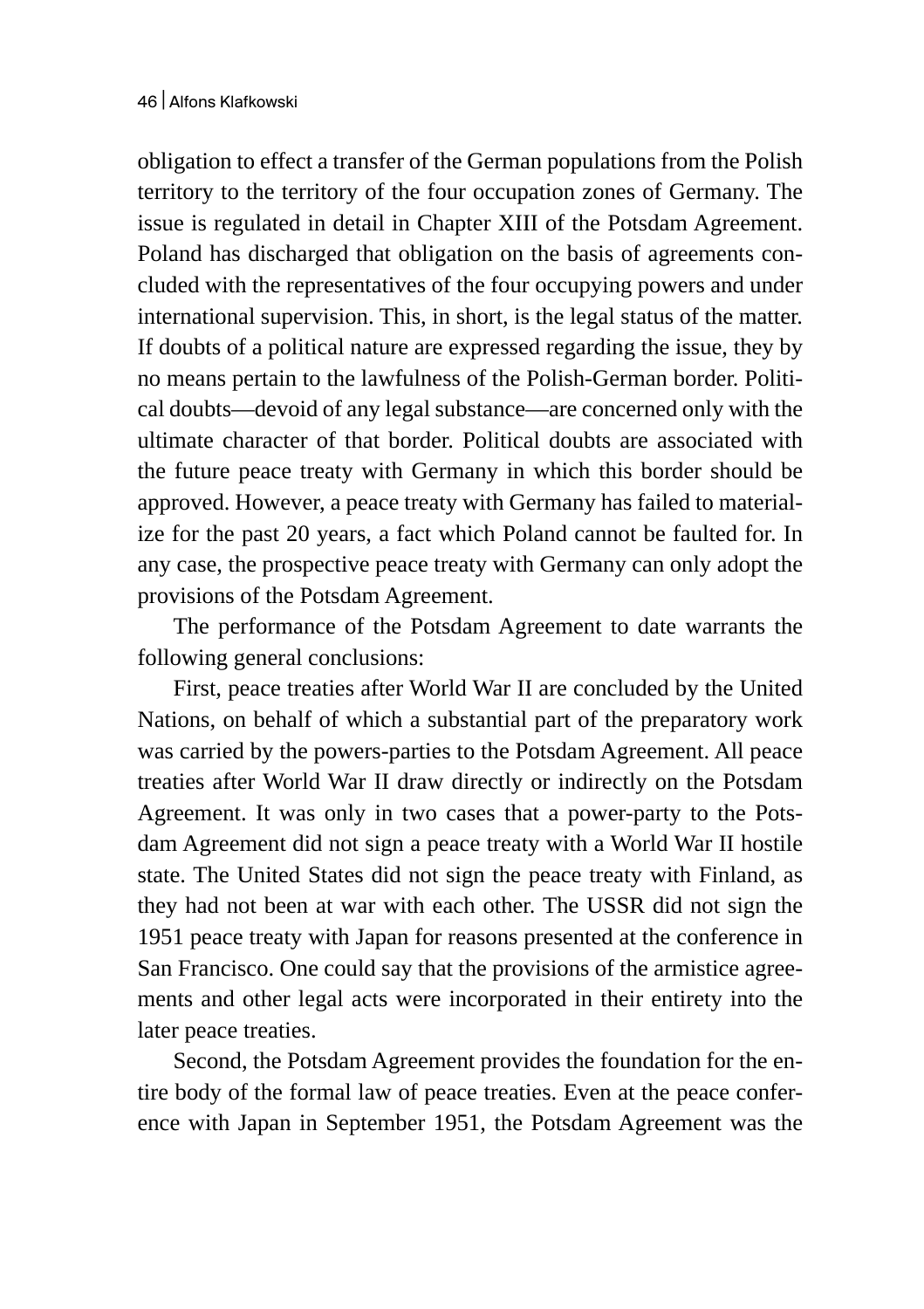chief topic of discussion. The Council of Foreign Ministers established by the Potsdam Agreement developed drafts of peace treaties. The works of the Council are not fully documented, precluding a thorough analysis of their efforts. However, it was the latter organ which, having been instituted by the Potsdam Agreement, drafted the peace treaties and is appointed with the task of developing the peace treaty with Germany.

Third, in all peace treaties—except for the treaty with Japan—there are references to all the legal acts concerned with Germany or other hostile states. The references include the Potsdam Agreement in particular, as well as other legal instruments, especially those dating from 1945. All those references in the treaties account for their conciseness, and simultaneously link those treaties with the entire framework of legal acts from the World War II period, particularly with the Potsdam Agreement.

Fourth, all the peace treaties—except for the treaty with Japan provide for the mutual recognition of the peace treaties concluded after 1945. These clauses received almost identical wording in all those treaties. Furthermore, the hostile states signed an obligation contained in those treaties, which required them to recognize the peace treaties that would be concluded with Germany and Japan in the future. After all, the content of those treaties remained unknown in 1947 and in 1955 (when the Austrian State Treaty was signed), since they were not yet signed at the time. The obligation is predicated on the unquestionable recognition—on the part of all states—of the Potsdam Agreement and the associated legal acts as a fundamental underpinning of the future peace treaty with Germany.

#### **IV Particular Issues Outside the Scope of the Systematization**

When discussing the forms of recognition of state borders after World War II, one cannot fail to mention two issues which hardly fit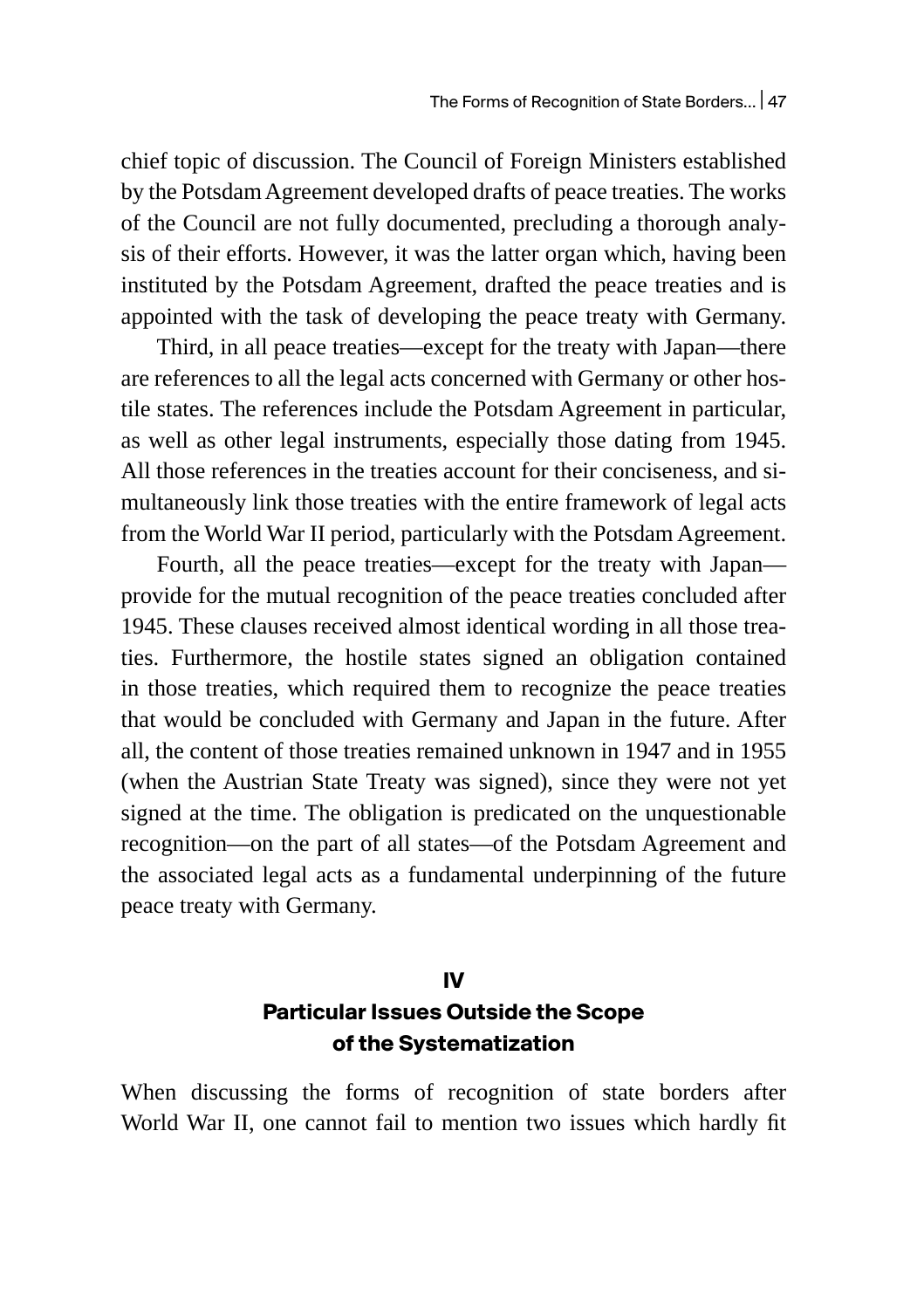in the systematization employed in this study. The issues in question cannot be ignored, either. Specifically, two legal problems need to be addressed:

- 1) the matter of the border between the two German states,
- 2) the matter of the border between Czechoslovakia and the Federal Republic of Germany, following nullification of the Munich Agreement of 1938.

The two issues are discussed here very briefly, as the main intention is to underline that they exist.<sup>19</sup> Both involve various legal complications which certainly deserve a detailed study.

Ad 1. The border between the two German states evolved. The demarcation line between the forces of the United Nations which occupied the territory of the former German Reich was transformed in 1945 into boundaries between separate occupation zones in Germany. In 1946–1949, a singular frontier developed between the three Western zones and the Soviet occupation zone. When the two German states were created, the latter demarcation line became the actual border dividing the two German states. It needs to be underlined that in the internal legislation and in the diplomatic acts of both German states that border is still referred to as the demarcation line. However, for all intents and purposes—factual and legal—it is a border between two states.

Ad 2. From the standpoint of international law, the border between Czechoslovakia and the Federal Republic of Germany is a border between two states. There can be no legal doubt arising from the Munich Agreement of 1938, as it had been declared null and void, non-existent: an agreement whose legal force had been obliterated *ab initio* during World War II. Thus, in the light of international law, the status quo ante of the Czechoslovak-German border was restored. The only changes of a legal nature are laid down in the legal acts of the World War II period. I draw attention to the issue only because the government of the Federal

<sup>19</sup> See a detailed study in B. Wiewióra, *Uznanie nabytków terytorialnych…*, pp. 195–220.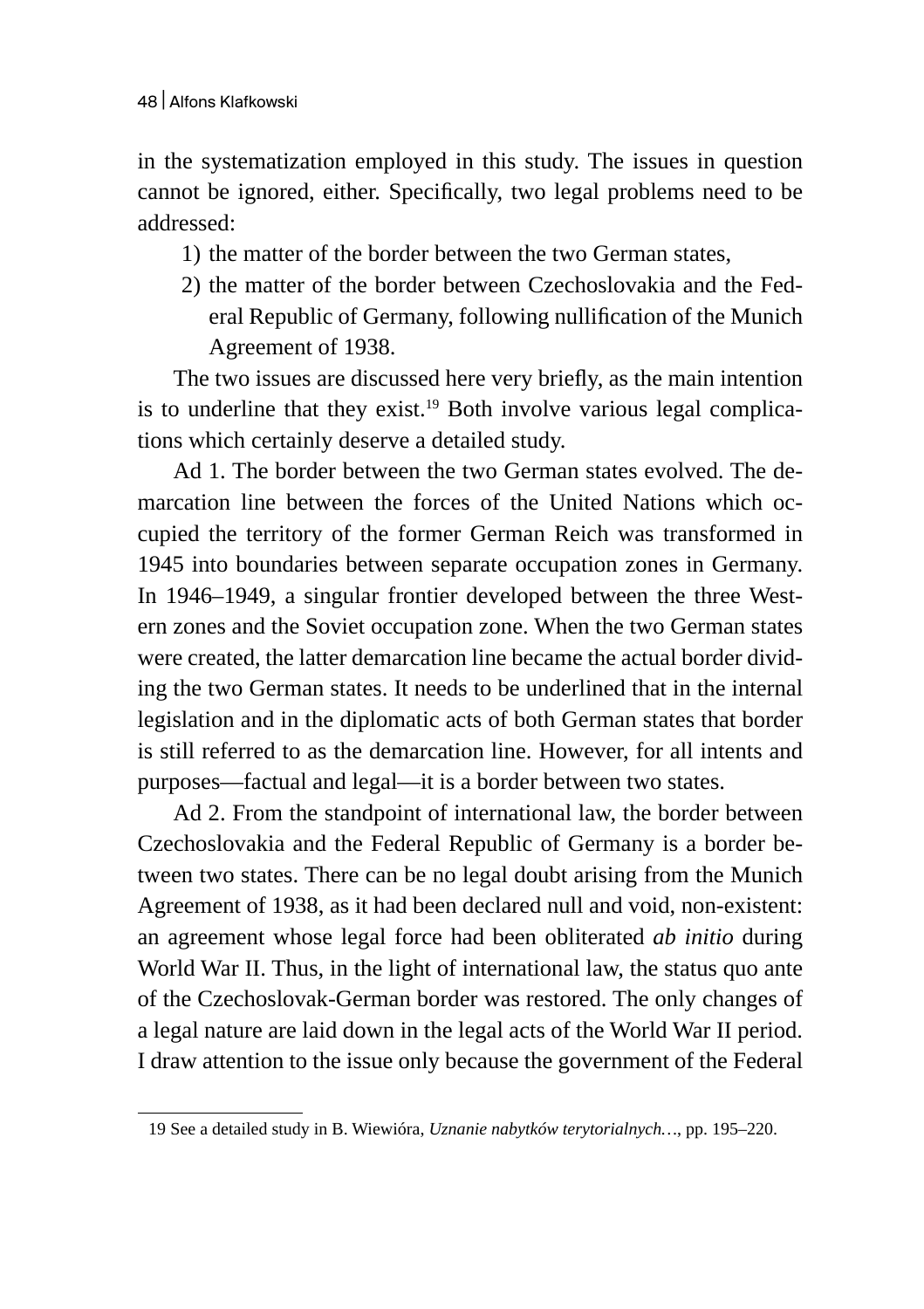Republic of Germany pursues a policy which attempts to question the lawfulness of the border between Czechoslovakia and the FRG.

## **V Conclusion—Territorial Cession is Independent of the Peace Treaty**

The analysis of legal acts and international practice based thereon is not infrequently an arduous and highly complex process. The effort is often unrewarding, as the findings of such an analysis appear straightforward and self-evident. In such instances, one may have the impression that extensive disquisitions and interpretation of legal acts are superfluous or not particularly useful. However, international practice dismisses such doubts and requires thorough and meticulous analyses, especially where they concern such fundamental acts of international law as multilateral agreements regulating legal rectification of the aftermath of World War II. Correct interpretation of those legal acts is decisive not only for the elimination of the adverse outcomes of the last war. The potential future war may also be forestalled thanks to correct interpretation of those legal acts.

The conclusions which may be drawn from the above deliberations very often require one to reiterate the premises which constitute their essential foundation. Sometimes, it may prove worthwhile to repeat those premises so as to avoid making inadequate statements which put the clarity of the conclusions themselves at risk. Hence certain elements making up the premises of these final conclusions need to be restated, though very briefly, of course.

### **The First Conclusion—the Potsdam Agreement of 2 August 1945 Effected Formal Territorial Cession**

The term "cession" is an ambiguous one. In contemporary theoretical studies it is described as "not particularly felicitous" and gives rise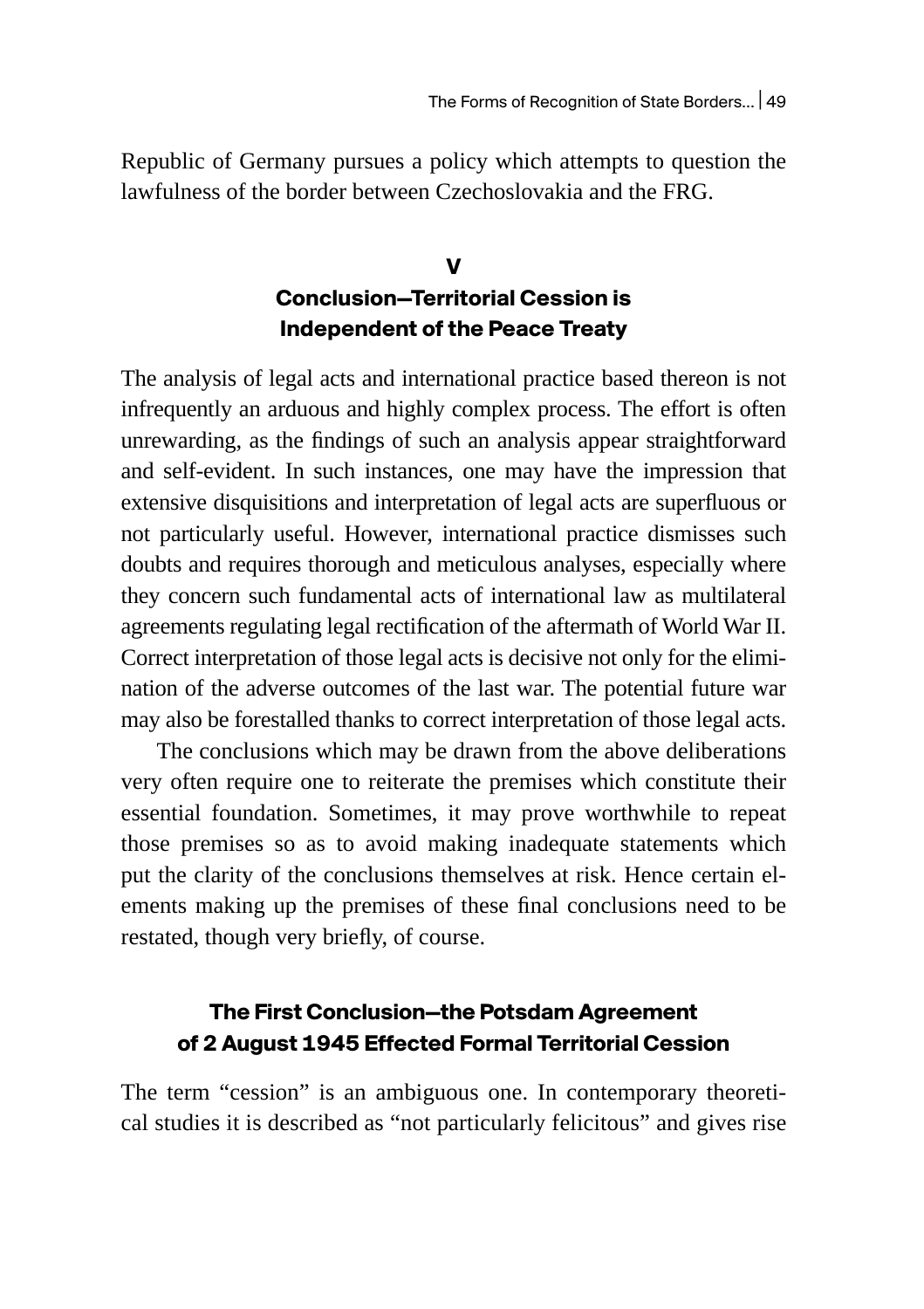to numerous reservations. In international law, the term "territorial cession" denotes treaty-based transition of a part of the territory of one state under the authority of a second state. In international practice, the term is used to refer to a transfer of a part of territory, the surrender of sovereignty by the cedent state over the population living on that territory, who now become subject to the sovereignty of the cessionary state (acquirer). Cession of a part of territory is considered a lawful mode of territorial acquisition in international law. A cession agreement is public law act, whose aim is to transfer the sovereignty from one state to another. The current body of international law includes universally binding norms which regulate territorial cession. The practice of states in that respect is not consistent, either. A vital element of each territorial cession is the change of sovereignty with respect to a part of state territory. In each case, such a change is regulated by an international agreement.

The notion of cession in international law differs in terms of substance from its counterpart in private law. Also, it needs to be added that even in private law "cession" is not used to denote the transfer of property, in particular real estate, from one person to another, but a transfer of liabilities. Despite the multiplicity of meanings, international law widely uses such terms as the transfer of territory, cession, retrocession, restitution, exchange of territory, sale etc. in a manner analogous to the transfer of ownership in private law. It has often been observed that the transference of terms from property law into the branches of public law is an expression of an incorrect approach to the issues of territorial supremacy. This is due to the fact that the relationship of the state to the territory does not consist in *dominium* but in *imperium*.

When drawing conclusions from these observations, one should avoid such notions as property, sovereignty, succession and transfer of *imperium* while discussing territorial cession. Such an understanding of the essence of territorial cession leads to grave consequences. First, the principle *nemo plus iuris in alium transferre potest quam ipse habet* is out of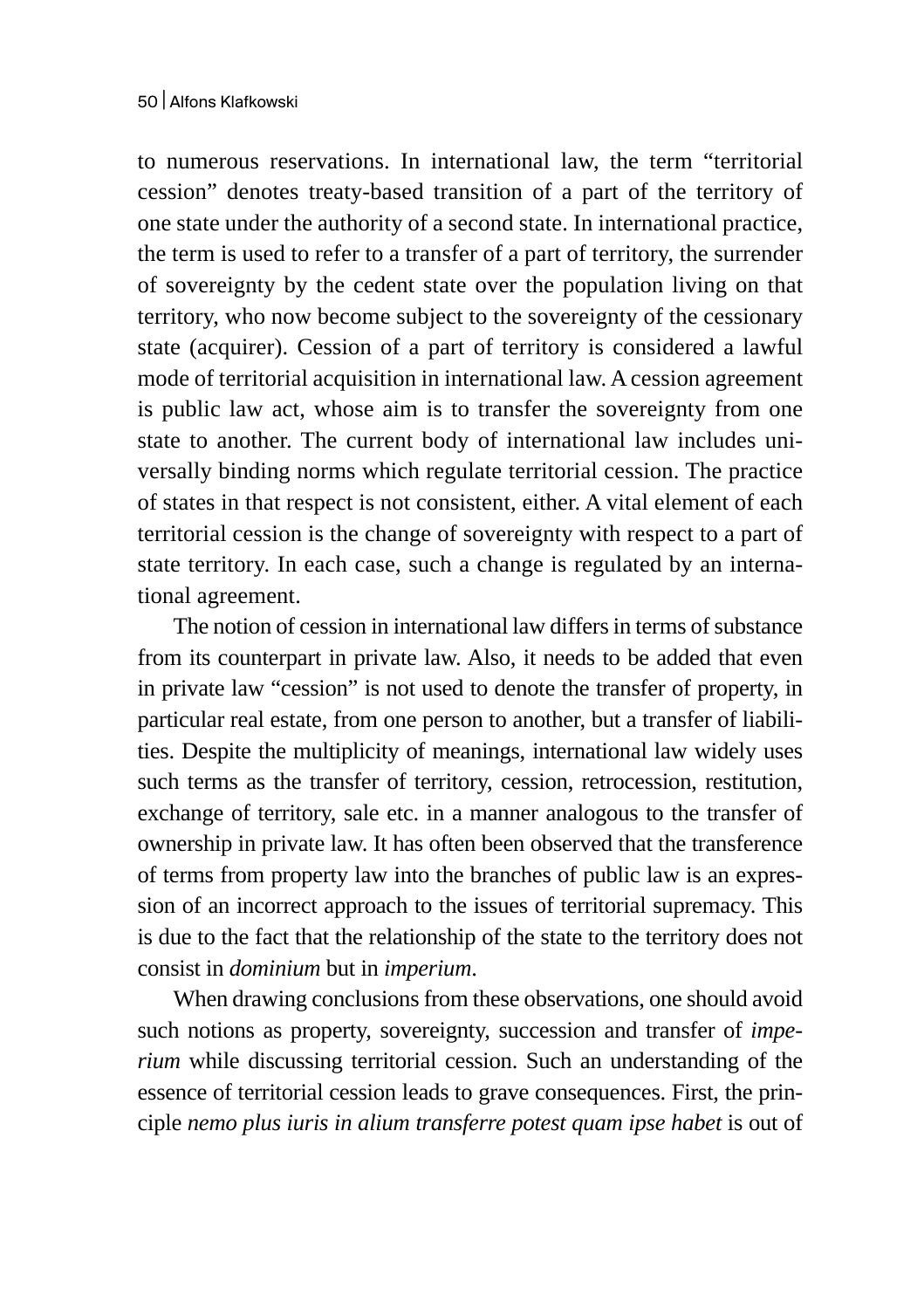the question where territorial cession is concerned. The principle may be employed where a transfer of rights takes place. It cannot apply to territorial cession, whose essence lies in the change of sovereignty. Secondly, a part of state territory cannot have its "own" position in international law. Only states or state-like entities can have such a position.

In theory, the agreement on territorial cession is considered "merely a title." When effecting a territorial cession, two eventualities are presumed in international law. The first is that when the ceded territory was occupied pre-treaty by the cessionary, the peace treaty transfers drawing on the analogies discussed above—the legal title to the new sovereign, who already is in the possession of that territory. The second eventuality is when the ceded territory has not yet been taken by the cessionary, in which case the peace treaty is an act of handing over the territory to the cessionary. However, that handing over is not an indispensable condition for the cession to be effective.

The fundamental criterion of cession is the intention of the parties and the determination of the legal title by means of a legal act. It is underlined in contemporary monographs that agreement on territorial cession does not convey sovereignty to the cessionary state. Such an agreement is a purely probationary instrument and, in a sense, corroborates the fact that the cedent state surrenders a part of its territory and a proportion of its population. This nature of the agreement of cession requires detailed supplements in the shape additional agreements concluded by the states involved.

Now, moving on to conclusions concerning the Polish-German border after World War II, it has to be stated that the part of the former German Reich which was transferred to Poland under the Potsdam Agreement is a cession of a particular kind. Namely, this is an instance of retrocession and therefore the lands which were returned to Poland in 1945 are referred to as "Regained Territories." The name signifies that the home state recovered lands which have witnessed various changes in the course of history, as is usual with frontier territories.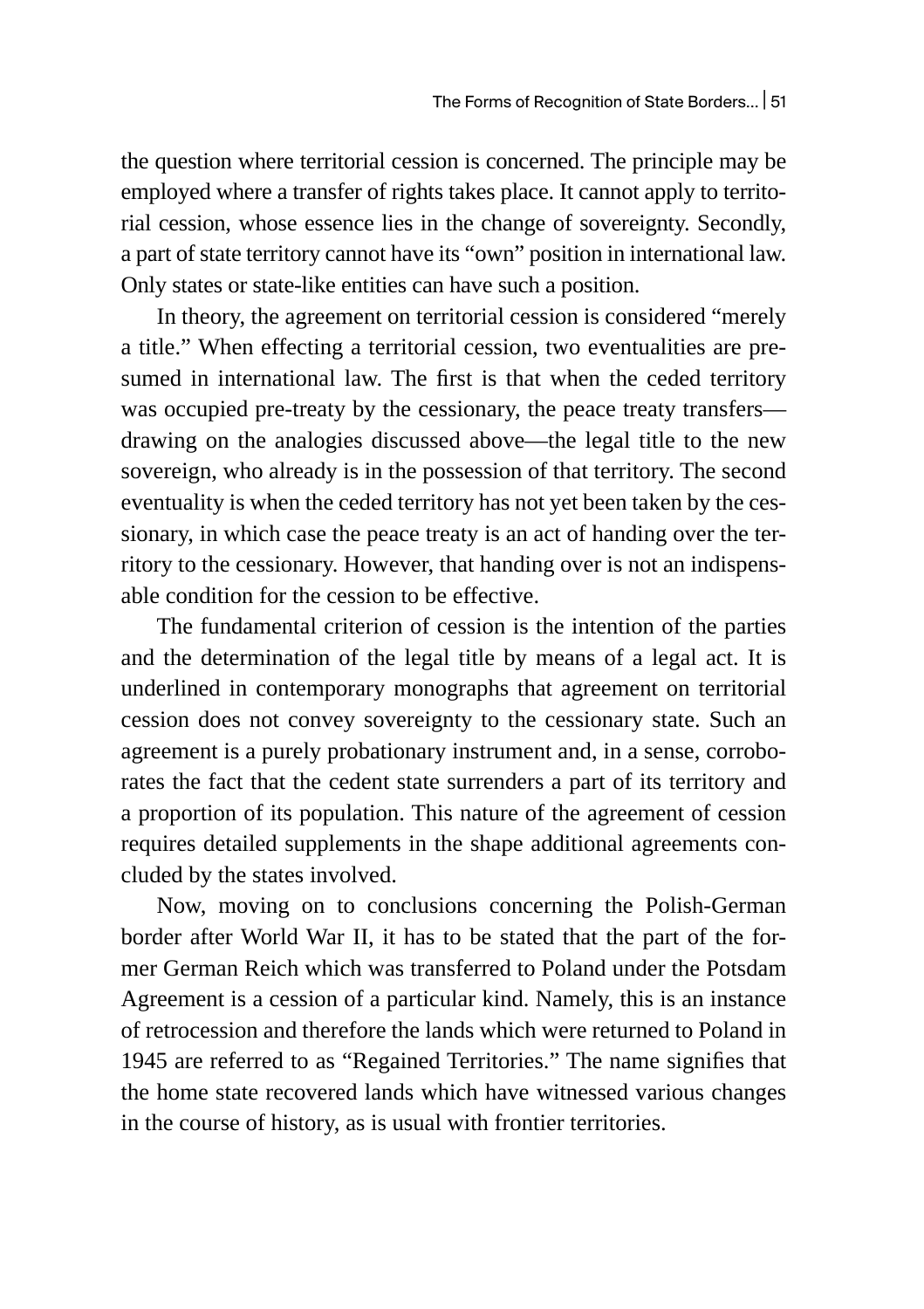The term "retrocession" is not a novelty associated with the Potsdam Agreement nor an interpretive figment of the Polish diplomacy. The most recent monograph devoted to territorial cession lists numerous examples of retrocession. For instance, the term is used in the agreement of 10 August 1877 to describe the transfer of l'Ile Saint-Barthelemy. Retrocession has a rich history in French-German relationships in connection with the extension of German rule over Alsace-Lorraine. The return of Alsace-Lorraine to France in 1918 constituted retrocession, which also happened to be called reintegration in French juridical literature.

In this case, the theory and practice of international law shows that the notion of retrocession-reintegration is associated with the restoration of the legal-political status which a territory had had prior to the conquest. The territory which is subject to retrocession is considered a part of the territory of the home state as if it had uninterruptedly belonged to the latter. If the annexation of the retroceded territory lasted an excessively long time, the principle of recovery and determination of the legal status of that territory undergoes corresponding modifications. Such a principle was adopted in 1918 with regard to Alsace-Lorraine, which France had lost after the war of 1870, as it was found that German occupation "lasted too long for all principles of reintegration to apply."

The rules governing the retrocession of the Regained Territories were also suitably modified. Further instances of retrocession are known to have taken place after World War II.

When quoting the above examples, it should be added that no analogies between the Regained Territories and any other instance of retrocession-reintegration are sought. Here, the goal is merely to demonstrate that the notion of retrocession-reintegration is neither a Potsdam nor a Polish invention devised for the sake of interpretation of the Potsdam Agreement.

The theory and practice of international law determines the component elements of cession-retrocession.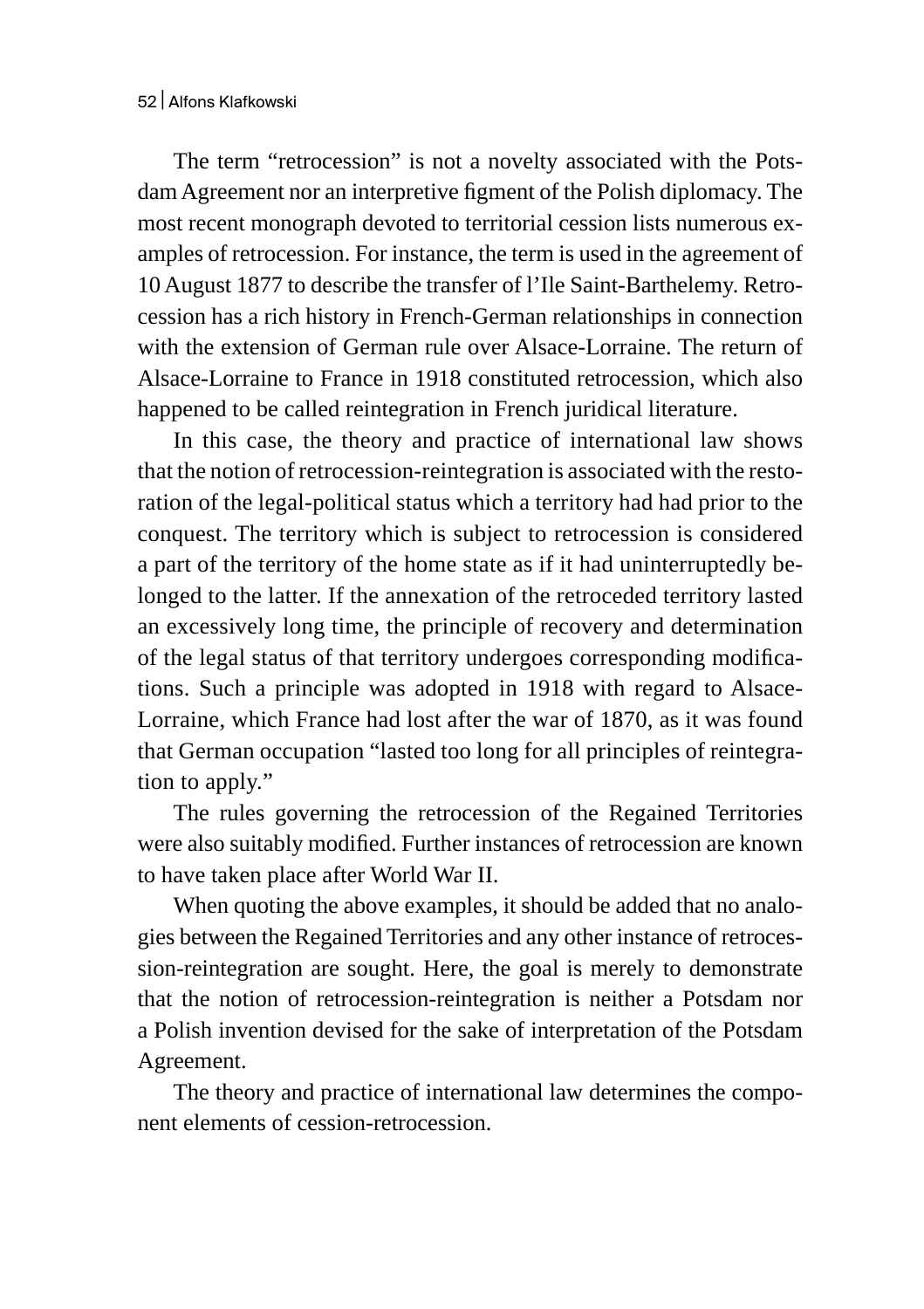Following an analysis of the retrocession of Polish territory effected under the Potsdam Agreement in the light of international legal theory and practice to date, one arrives at the following outline of the issue:

- 1) In international law, cession means surrender of a part of state territory. The term "territorial cession" can only be used in that specific sense. Usually, the ceded territory is already occupied by the cessionary state. The cession of territory in favour in Poland is referred to by the representatives of the three powers at the conferences in Yalta and Potsdam as well as by the commentators of those agreements. In the Potsdam Agreement, the territory ceded to Poland is called "former German territories"; moreover, it is set apart from the Soviet occupation zone in Germany.
- 2) Territorial cession is effected by means of international agreement. However, it is not the form of international agreement which is decisive for the execution of a territorial cession, but rather the intention to bring it about. The Potsdam Agreement stipulates that the cession of territory in favour of Poland will take place by virtue of the concord of powers signing that agreement. It follows unequivocally from the provisions of the Yalta and Potsdam agreements that the western border of Poland on the Odra and the Lusatian Nysa is final, while the "former German" land to the east of that line is returned to Poland.
- 3) The state ceding a part of its territory does not forfeit its international-legal subjectivity. The loss of a part of state territory does not affect the legal nature of a state. Retaining its international capacity, a state may continue to act even when its capacity for legal action has been handicapped.
- 4) The state ceding a part of its territory should survive the international agreement under which the cession has been executed. This is what distinguishes cession from annexation. With cession, the subject of international law endures—this is the requi-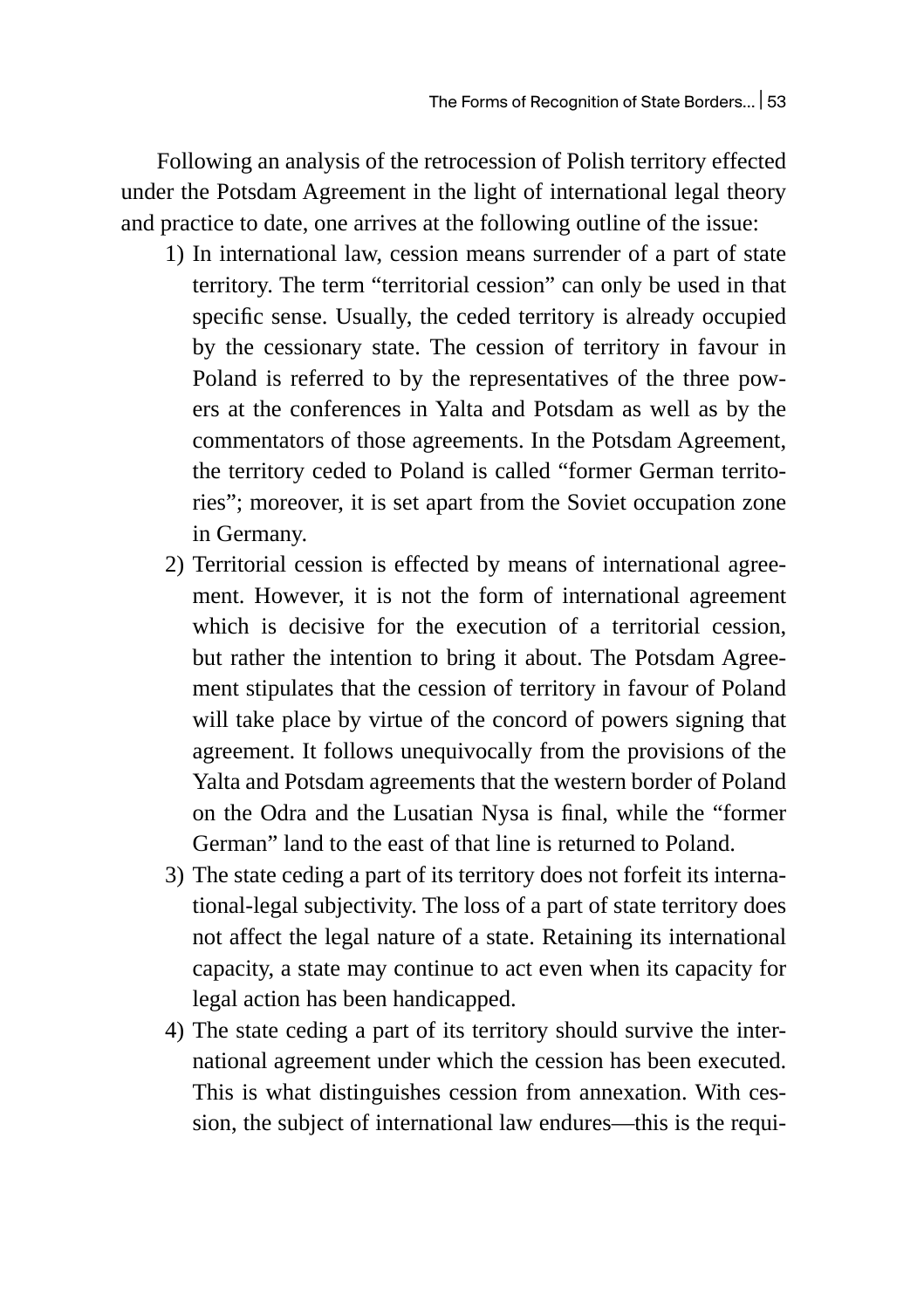site of cession. With annexation, a subject of international law is terminated.

- 5) Cession constitutes legal title to effective transfer of the ceded territory. International law does not set forth the norms which would regulate the manner and the scope of the transfer of territory. Such norms are established individually in each particular case. Within international law, cession represents a title under which the cedent is obliged to leave and evacuate the part of state territory concerned, while the cessionary (acquirer) is simultaneously authorized to acquire that territory. For a cession to be effective, a territory has to be handed over and subsequently taken over by the state which acquires it. The handing-over of territory is redundant if the cessionary state (acquirer) holds the territory when the international agreement is concluded.
- 6) By virtue of cession, the cessionary state obtains exhaustive competence with respect to the acquired territory. This condition is satisfied in the provisions of the Potsdam Agreement pertaining to Poland, while the said competence is exercised by Poland.

For a legal picture of territorial cession to be complete one should add that the provisions of the Potsdam Agreement are not subject to any time limit. The Potsdam Agreement does not specify any duration, which means that the agreement remains valid indefinitely. The negotiators of the Potsdam Agreement advance the argument that it was concluded only for the "initial period of occupation and control", on the basis of which they conclude that currently the agreement is no longer in force. The fact which weighs against this claim is that a proportion of the provisions of the Potsdam Agreement relating to Germany actually includes two types of provisions. One set of provisions represents a normative regulation of the German issues with a view to ensuring security and peace in Europe. The other group of provisions sets out specific tasks which should be carried out forthwith on the German territory to achieve peace and security in Europe, e.g. dissolution of the NSDAP, disbandment of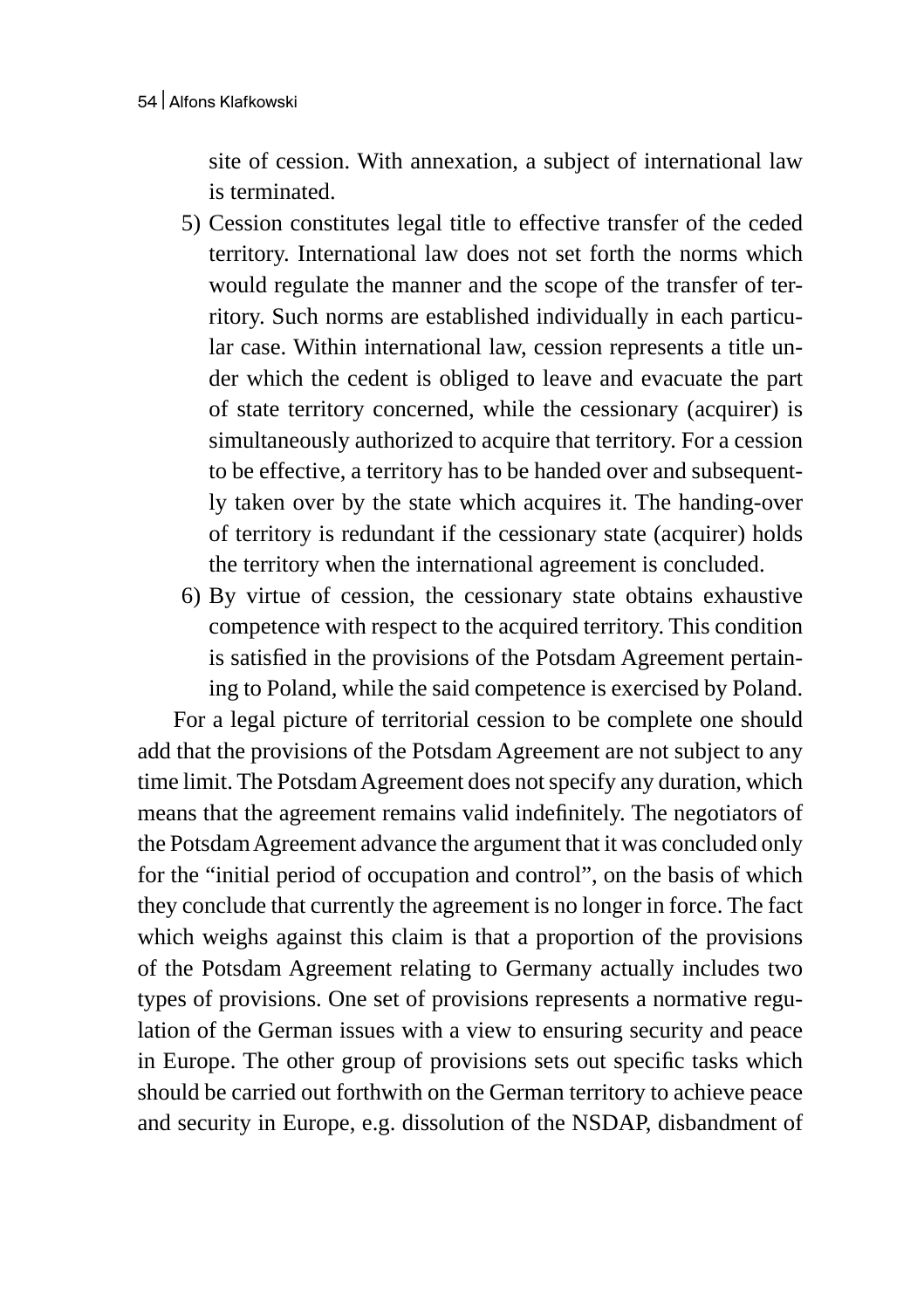the armed forces etc. These provisions are evidently intended to apply in the transitional period, and the fact that they become irrelevant once they have been satisfied is indisputable.

In other words, the Potsdam Agreement comprises a number of provisions covering the "initial period of occupation and control", but the latter designation is understood to mean the period of intense eradication of all the elements of German militarism, whereby it is not the purpose to make those provisions void after the "initial period of occupation and control", such that the elements of German militarism eliminated during that period would be restored. There are no such political or legal arguments which could undermine the fact that the agreement remains in force for an unlimited term.

The cession of territory in favour of Poland was effected in the Potsdam Agreement in accordance with the fairly often communicated intentions of the occupying powers. The intention to enact a cession of territory in favour of Poland is particularly conspicuous in the preparatory works which preceded the formulation of the provisions of the Potsdam Agreement. The fragmentary documents published so far leave no doubt as to the diplomatic dealings in that respect; clearly, the occupying powers in Germany decided—even prior to Germany's unconditional surrender—to resolve the matter of borders of the German state in a new, equitable way which would correspond with the anticipated arrangement of international relationships after World War II. This is evinced in the meticulous preparatory work for the demarcation of the borders of the German state, regarding which only partial information has been made available. The fragmentary data still warrant the conclusion that the territorial provisions of the Potsdam Agreement, especially the delineation of the western border of Poland, are an outcome of prolonged preparatory efforts, characterized by experience and prudence. If that preparatory work, carried out during World War II, was disclosed much later, it happened for the same reasons for which the aims and the rules governing occupation of Germany were publicized only after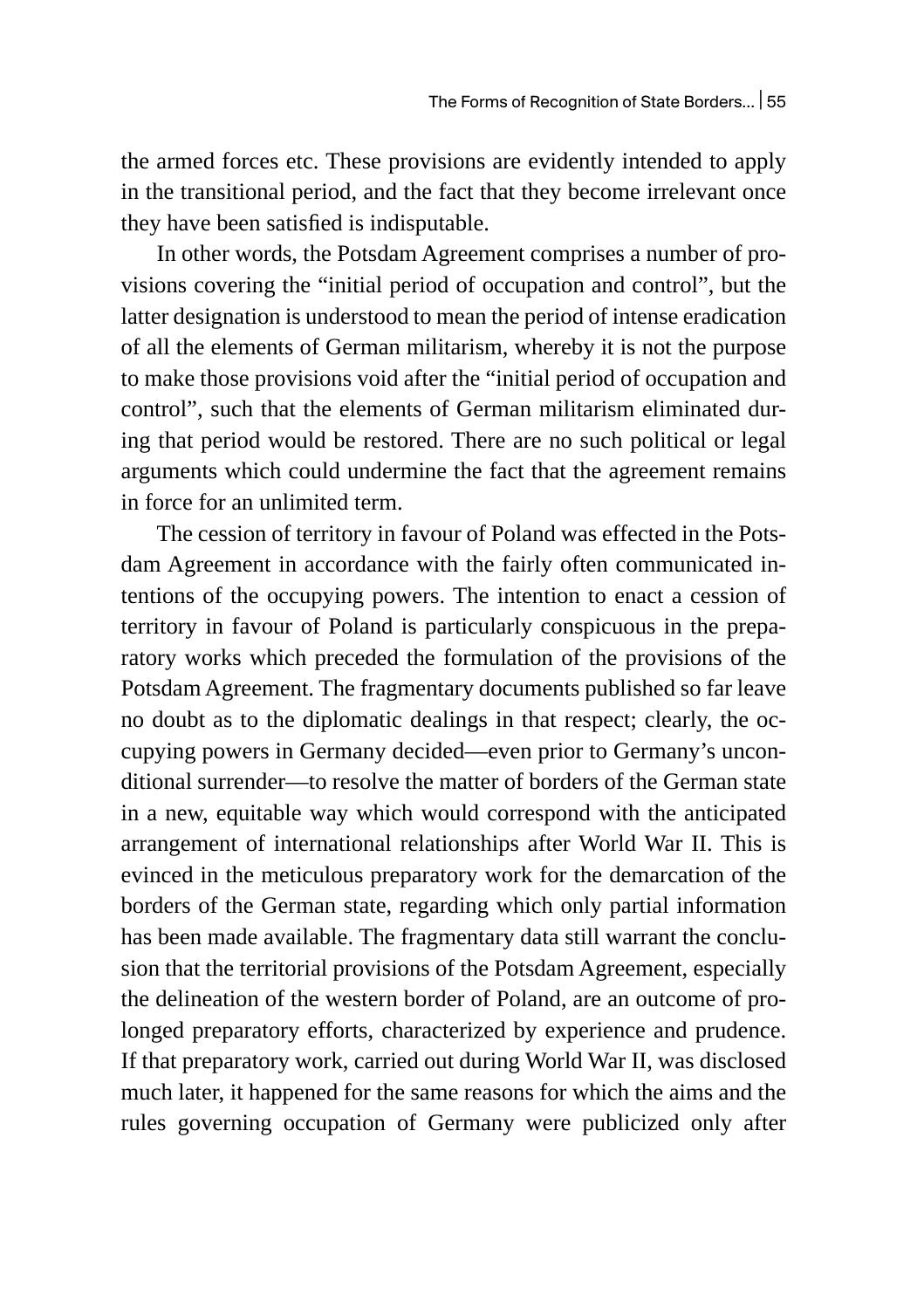the unconditional surrender of the Nazi Reich. Besides, the drafts of changes of the post-war borders of the German state were not kept secret. It needs to be emphasized that after its unconditional surrender, the borders of the German state took shape in accordance with those blueprints between 8 May 1945 and 2 August 1945. It was in the period from the unconditional surrender of the German Reich to the promulgation of the Potsdam Agreement that the occupying powers addressed and decided on the entirety of the German problem, relying on the principles agreed in the course of previous conferences.

The documents relating to the preparatory work for the Potsdam conference which have been disclosed to date confirm such an interpretation of the provisions contained in the Potsdam Agreement.

# **The Second Conclusion—the Act of Territorial Cession is Independent of the Peace Treaty**

A principle established in practice presumes that territorial changes are expressed in international agreement by virtue of which territorial cessions take place.

However, theory—at least a considerable part of theoretical inquiry—appears to draw erroneous conclusions from practical experience. The error consists in the fact that according to a proportion of theorists territorial cession can be effected only during peacetime, or that only a peace treaty renders a cession lawful and legitimate. In this case, territorial cession is confused with a peace treaty.

In actual fact, a peace treaty is essentially concluded under the principle of *uti possidetis*. The principle is manifested in a cession being effected most often prior to the conclusion of a peace treaty. Thus, territorial cession precedes a peace treaty.

Due to theoretical misunderstandings in this respect, the issue needs to be re-examined in the light of practice and pertinent literature. Here, one should draw both on the practice of states with regard to termina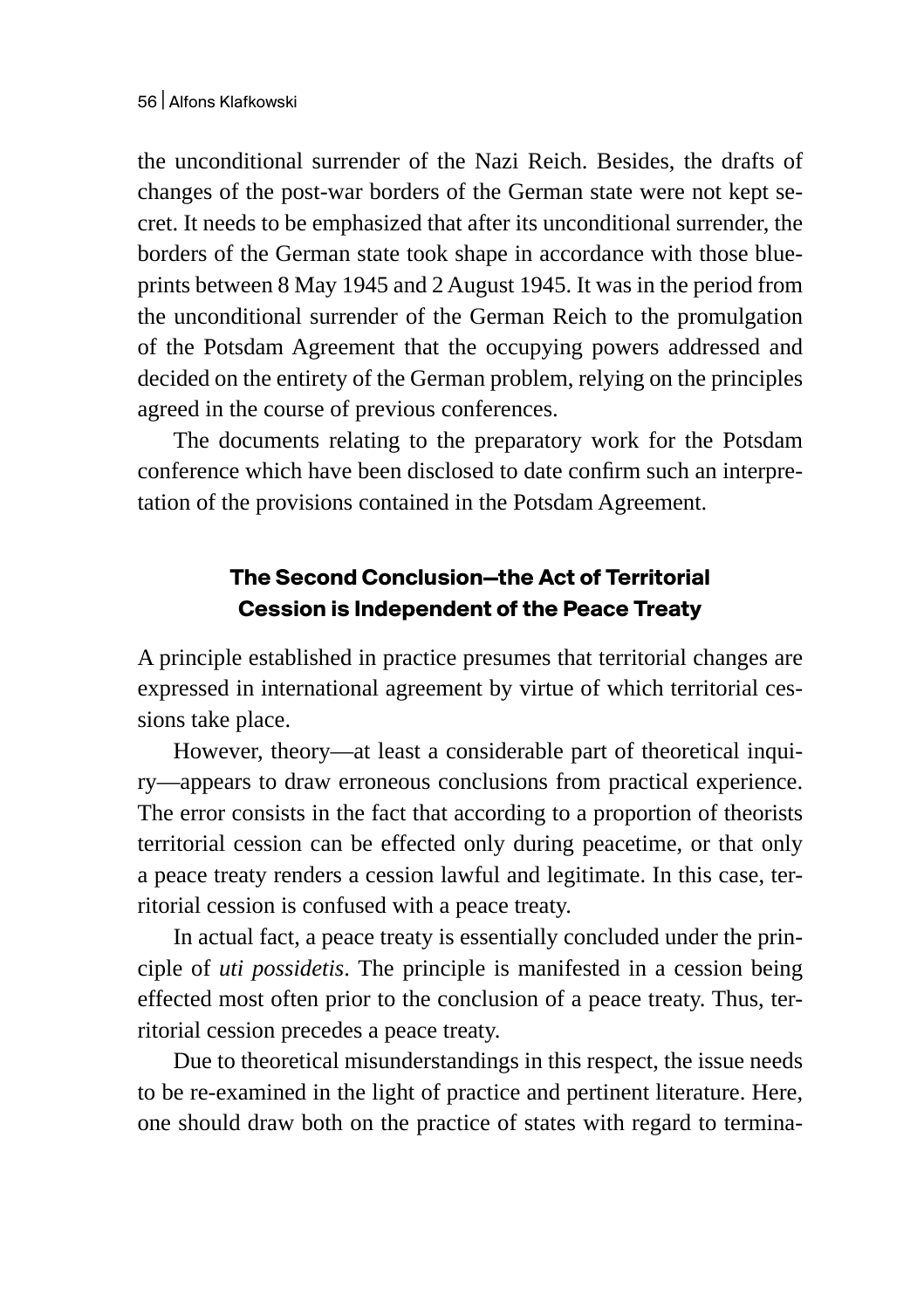tion of war as well as on theory; references to customary law may also prove helpful.

The so-called *communis opinio doctorum* is not a source of international law, yet it offers valuable aid when elucidating the norms of emerging or existent customary law. Hence, it is aptly observed that the representatives of science are "les témoins des sentiments et des usages des nations civilisées." The concurring views of many authors, especially when they represent different nationalities, are a valuable indicator if an international legal norm is to be effectively construed.

At the outset, it has to be noted that there is no norm in international law which would stipulate that territorial cession should be effected in a peace treaty.

The *modus procedendi* in a treaty-based termination of war places considerable emphasis on the stage of proceedings which is referred to as "preliminaries of peace." It is acknowledged both in practice and in theory that preliminaries lay the structural groundwork of peace, and that there exists an organic link between the preliminaries and the peace treaty. The fundamental premises of a peace treaty cannot be different from the provisions in its preliminaries. Very often, preliminaries include provisions concerning territorial cession. It is also acknowledged that preliminary provisions may "enter into force" before a peace treaty is concluded. A distinctive feature of the preliminaries of peace concluded by a coalition of states as a party is that they entail an obligation not to conclude a separatist peace treaty.

Preliminaries providing for territorial cessions are encountered very frequently. Examples of such preliminaries were known in the eighteenth century and became even more numerous in the centuries that followed. In the Napoleonic period, the frequent changes of state borders took place as part of cession agreements, without waiting until a peace treaty was signed. The practice continued in the later periods as well. History knows instances when after territorial cession had been effected in the preliminaries, the delimitation commission would not wait for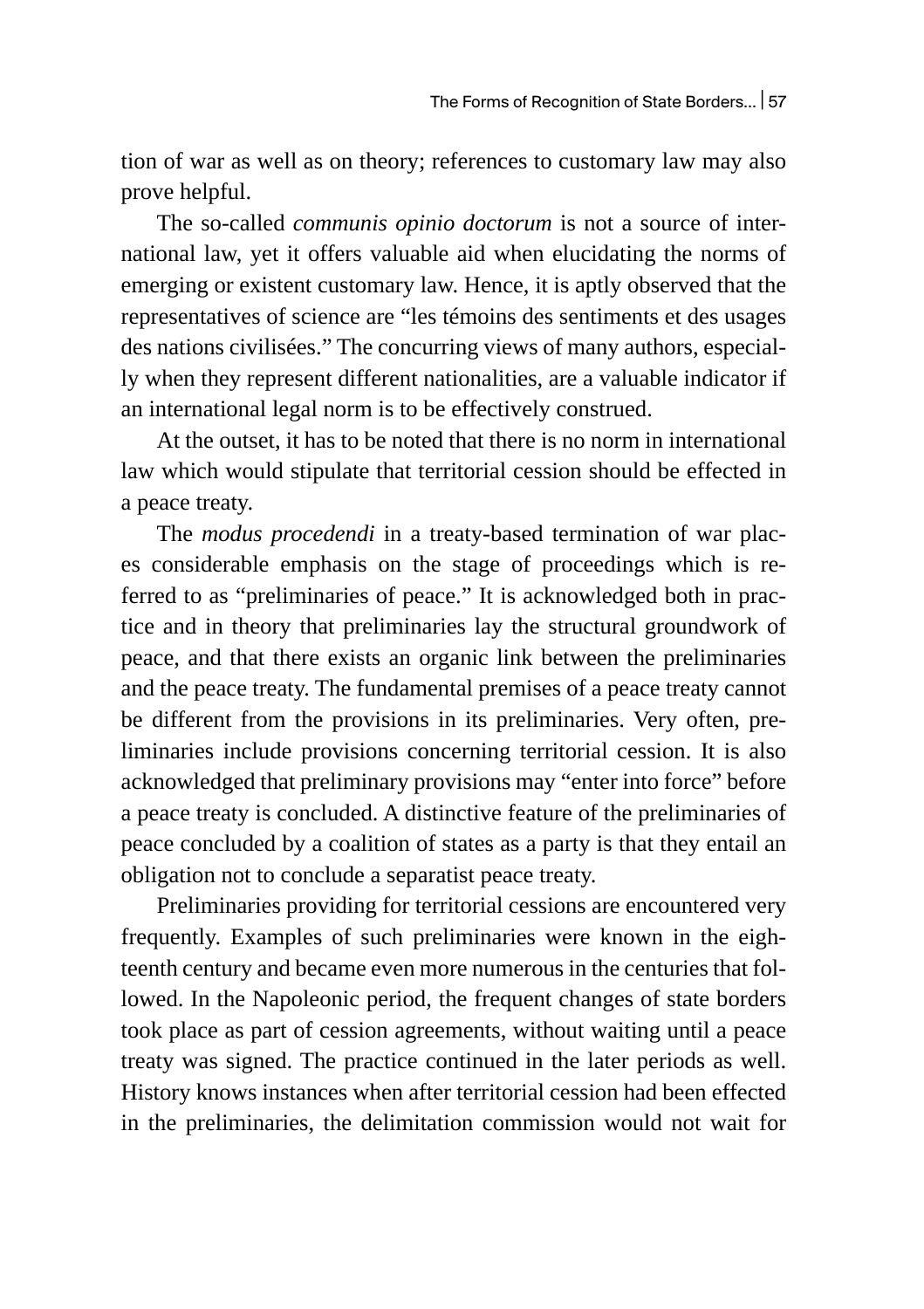the peace treaty and set to work without delay. For instance, one could quote the treaty signed in 1897 in Constantinople, which ended the war between Greece and Turkey. The preliminaries were signed on 18 September 1897, and the delimitation commission started working immediately afterwards. The peace treaty was signed only on 4 December 1897.

The practice of the nineteenth-century German state relating to the provisions on territorial cession in the preliminaries of peace is particularly interesting. Between 1830 and 1864 the borders of Germany saw no major territorial shifts, so cession agreements concluded in that period were few. However, things changed considerably in the decades towards the end of the nineteenth century. The war of 1864 ends with a preliminary concord in which Denmark cedes certain territories (Schleswig-Holstein, Lauenburg). The war of 1866 also ends with a preliminary agreement which, among other things, dissolves the Austrian-Prussian condominium and incorporates Schleswig-Holstein into Prussia as its province. Then the war of 1870 ends again with a preliminary treaty, which provides for the cession of Alsace-Lorraine to Germany. Characteristically enough, the peace treaty of 10 May 1871, which introduced certain frontier amendments in favour of France, refers to the "cession" of certain territories ceded in the preliminaries of 18 January 1871. The delimitation commission worked for six years: from May 1871 to 26 April 1877. The cession on the part of France was executed at a pretreaty stage with all legal effects thereof, as it refers to the renunciation of sovereignty and ownership. Certain territorial concessions made by Germany with respect to the cession laid down in the preliminaries are also worded as "cession." The return of Alsace-Lorraine again relied on pre-treaty preliminaries, while the 1919 Treaty of Versailles authorized that state of affairs. The legal effects of cession in the peace treaty of 1871 and in the Treaty of Versailles of 1919 are associated with the dates of the preliminaries.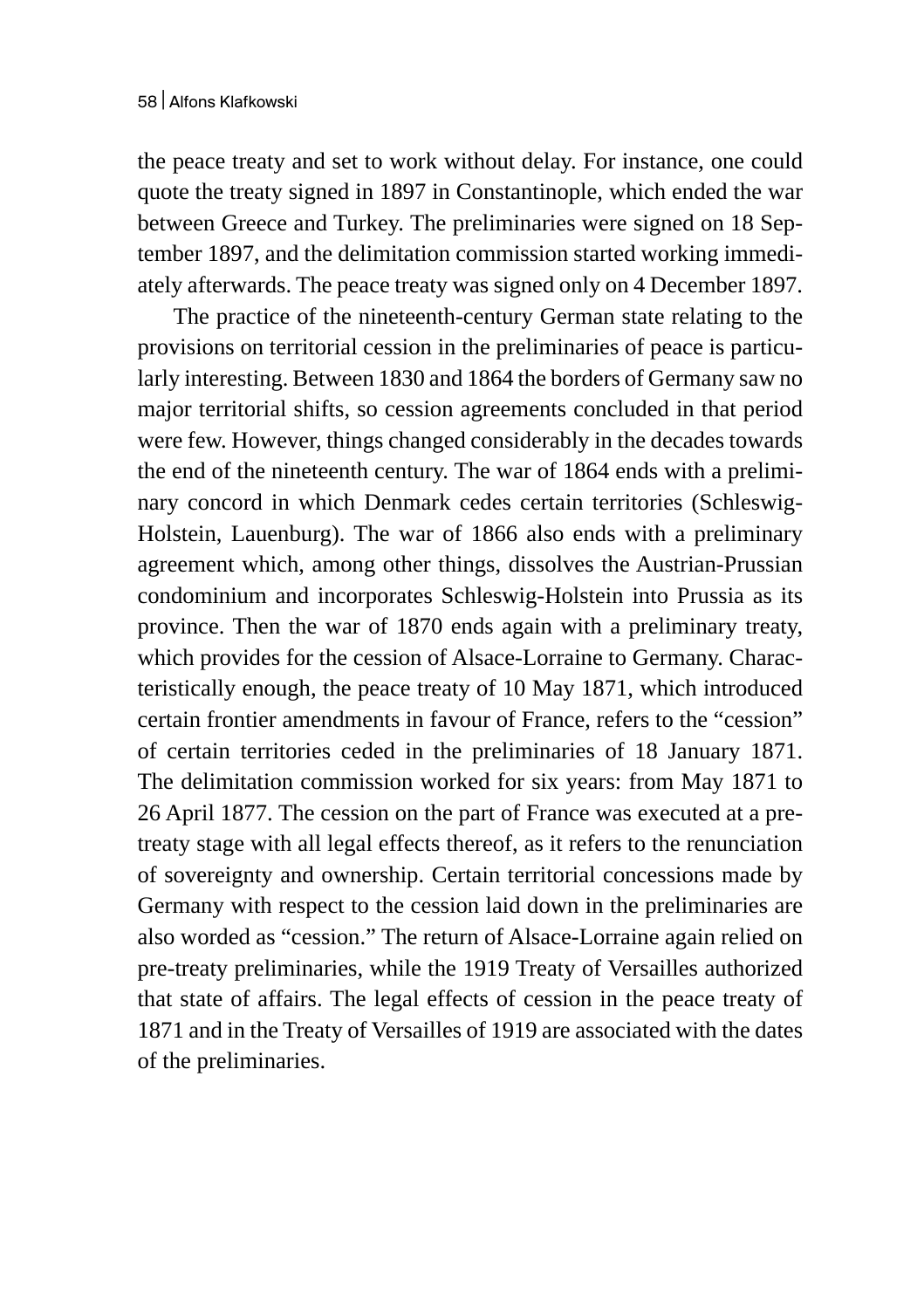This line of development can be observed in the practice of states after World War II. In that period, the relation of territorial cession enacted in the preliminaries to the peace treaties concluded later is as follows:

The peace treaty with Bulgaria, signed on 10 February 1947 in Paris, establishes borders in accordance with the territorial situation of 1 January 1941. Consequently, it confirms territorial cessions effected prior to that date. When signing the treaty, the representative of Bulgaria made a statement of protest against some of the territorial provisions.

The peace treaty with Romania, signed on 10 February 1947 in Paris, implicitly confirms the pre-treaty territorial cessions. When signing the treaty, the delegate from Romania expressed the conviction that "certain obligations are excessive, while others are unjust."

The peace treaty with Hungary, signed on 10 February 1947 in Paris, also endorses territorial cessions which have taken place previously. The Hungarian delegate declared that he signed the treaty "with a heavy heart." Furthermore, he added that Hungary "did not introduce a single provision that would be favourable to it", after which he discussed several territorial issues decided by the treaty.

The peace treaty with Italy, signed on 10 February 1947 in Paris, contains territorial provisions which, in the words of the Italian delegate, "exacerbate the sense of oppression in the Italian nation." He added that Italy "expects the future to revise this treaty."

Only the peace treaty with Finland, signed on 10 February 1947 in Paris, did not elicit any protest. The treaty was accepted as an instrument which conclusively settled the matter of the Finnish borders. Article 1 of the treaty corroborates the retrocession of a part of territory effected prior to the treaty itself.

The peace treaty with Japan, signed on 8 September 1951 in San Francisco, contains provisions which draw on the outcomes of the Cairo Conference, on the Potsdam Declaration of 26 July 1945 and the unconditional surrender of Japan of 2 September 1945. It should be underlined that the provisions of the treaty cede certain Japanese territories,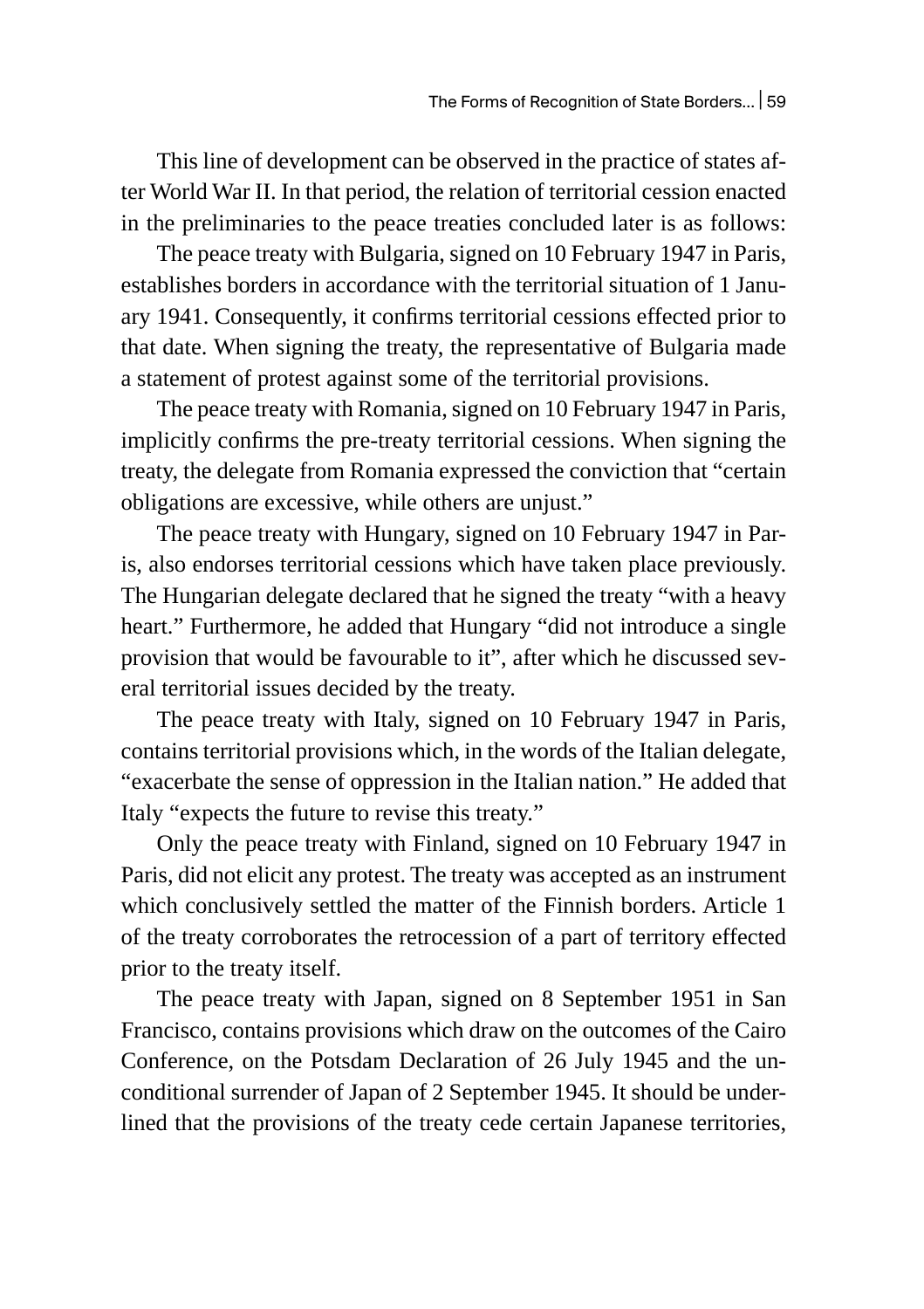but the cessionary is not mentioned. Thus, the peace treaty with Japan authorizes territorial cessions applicable to both the pre-war and postwar territory of that state.

The state treaty for the re-establishment of an independent and democratic Austria, signed on 15 May 1955 in Vienna, also deserves to be discussed here, despite the fact it is not a peace treaty. In the preamble, reference is made to the Moscow Declaration promulgated on 1 September 1943 by the governments of the USSR, the United States, and Great Britain. Article 11 of the treaty stipulates an obligation for Austria to recognize the legal force of the peace treaties of 1947 and "other agreements or arrangements which have been or will be reached by the Allied and Associated Powers in respect of Germany and Japan for the restoration of peace." Article 22 refers twice to the "Protocol of the Berlin Conference of 2nd August, 1945", meaning the Potsdam Agreement. In the extent pertaining to Austria, the treaty formally recognizes the preliminaries of peace which preceded it.

On the basis of a comparative study of state practice spanning a period of approximately 300 years, it may be stated that there is no norm in international law which would posit that territorial cession can be effected only through a peace treaty. Also, none of the existing norms requires that a peace treaty should "render territorial cession lawful." Interested states conclude international agreements concerning cession by taking into account the specific conditions and circumstance in each case. Territorial cession is very often effected in the preliminaries.

The practice of states after World War II demonstrates that the conditions of armistice are treated as preliminaries which should then be reflected in the peace treaty. This is observed in all the aforementioned peace treaties (of 1947). This highlights the organic development of preparatory works for peace treaties, which involved various acts of international law from the World War II period – the Potsdam Agreement in particular. It is the post-war practice which most prominently shows that peace treaties formally incorporate pre-treaty decisions con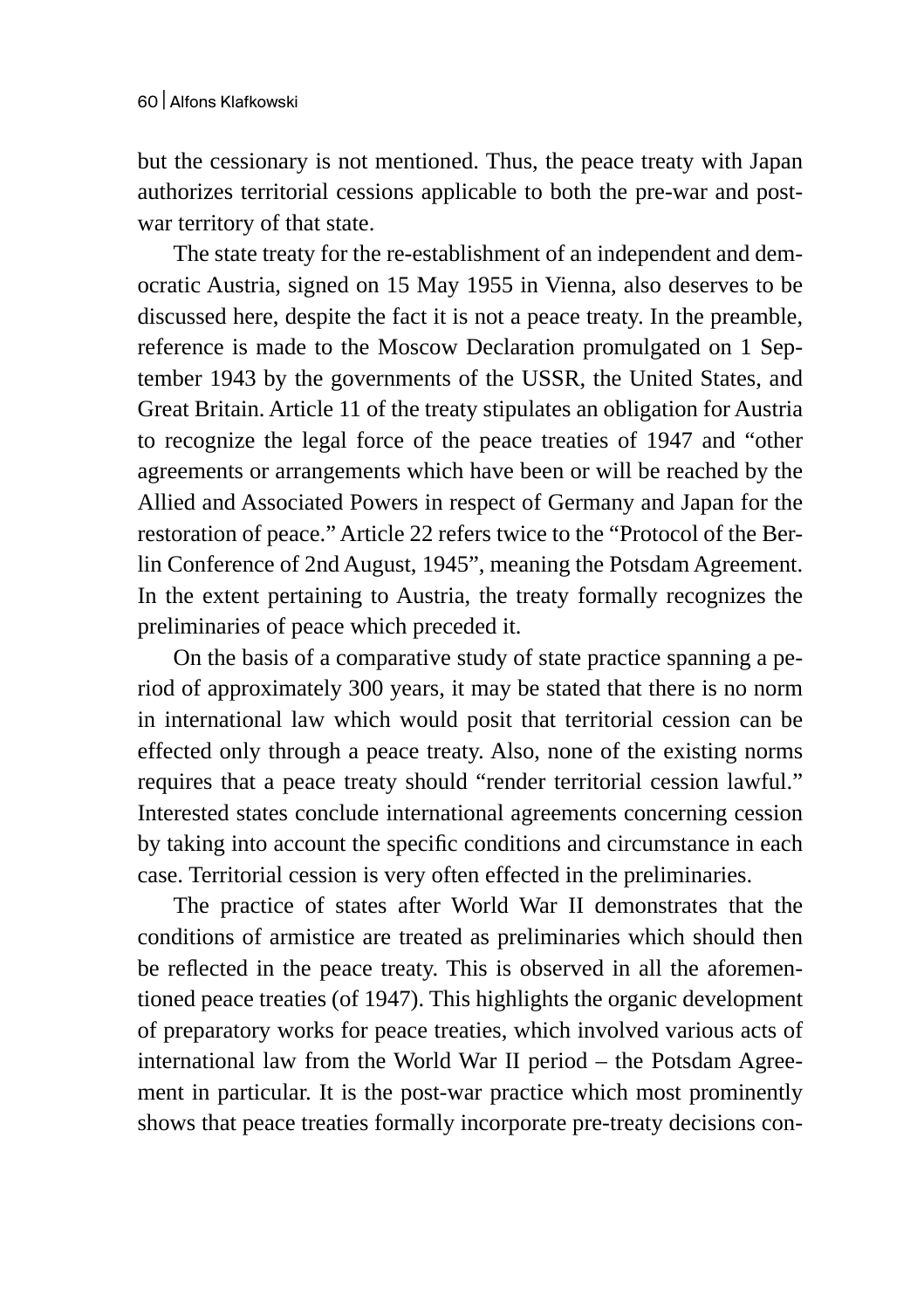cerning border changes into their provisions. The latter fact underscores the momentous role of the Council of Foreign Ministers in the preparatory work which culminates in peace treaties.

# **The Third Conclusion—the Final Settlement of the Polish-German Border Complies with International Law**

In the light of the above theoretical considerations and analysis of practice, the following conclusions may be advanced regarding the Polish-German border:

- 1) In the practice of states, territorial cession is distinctly separate from the peace treaty. Consequently, monographic studies of the issue already speak of cession or cession-related clauses in peace treaties, while "treaty (i.e. agreement) of cession" is becoming an established term. It is underlined in the theory that territorial cessions outside peace treaties are so frequent that in the course of recent centuries certain rules have developed to which states widely adhere in that respect.
- 2) No less fundamental a conclusion concerns the relation between the peace treaty and the agreement of cession which precedes it. Theoretical approaches highlight the fact that, by and large, the goal of a peace treaty is to change a title which is sovereign *de facto* into a title which is sovereign *de iure*. However, when deliberating on the constitutive or declaratory significance of the "legalization" of a pre-treaty cession, it is maintained that the essence of such legalization is in the transformation of a historical fact into a legal one. Obviously, the change does not create anything, since its sole capacity is expressed in the determination that a historical fact exists. The practice of states after World War I demonstrates that a cession of territory—even when effected in a peace treaty—must be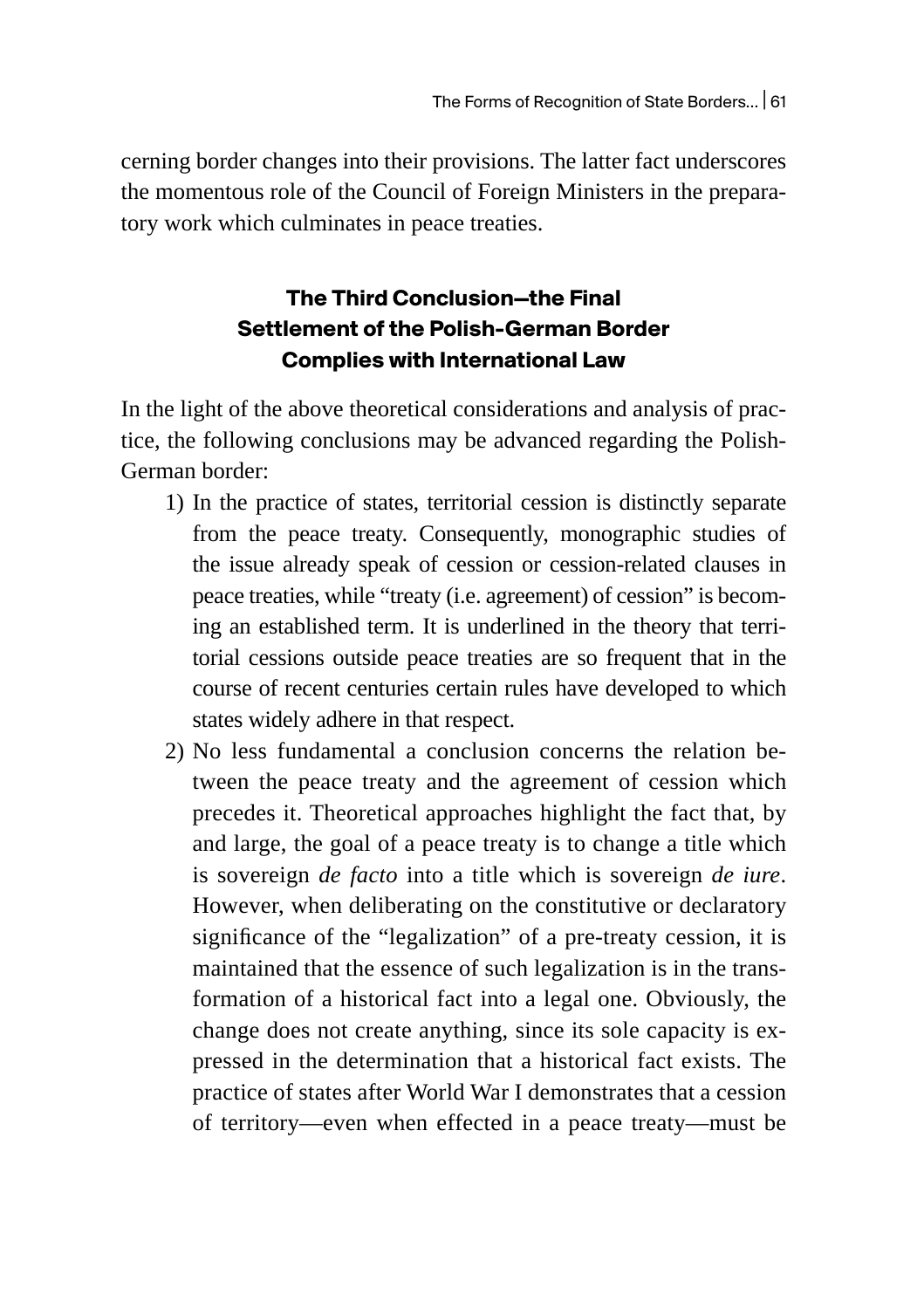a definitive one. As discussed above, the practice of states after World War II proves that states sign peace treaties with reservations or protests pertaining to territorial provisions. In such circumstances, the proposition that territorial cession is "legalized" by the peace treaty is untenable.

- 3) The practice of states presented above permits one to formulate the view that in and of itself a peace treaty does not create anything, as crucial significance should be attributed to the existing preliminaries.
- 4) The conferences in Tehran, Yalta and Potsdam established the rules which governed the cooperation of the USSR, the United States, and Great Britain as they strove to restore world peace, both during the war and afterwards. Also, the preliminaries of peace were agreed on during those conferences. The peace treaties concluded to date after World War II formally confirmed the provisions which obtained that particular form or which were laid down in other armistice instruments—also preliminaries of peace which terminated military operations on particular fronts. Most notably, all the discussed peace treaties recognized those provisions of the preliminaries which resolved the questions of borders prior to the treaties themselves. These preliminaries are therefore implemented in the peace treaties. Tehran, Yalta and Potsdam also constitute preliminaries of peace for those treaties which have not yet been concluded after World War II, in particular for the peace treaty with Germany. There is no shortage of British opinions which view the preliminaries concluded as part of the Tehran—Yalta—Potsdam paradigm in that very manner. Also, the president of the United States approached the Yalta agreement in the same way. In its draft of the foundations of the peace treaty with Germany, the government of the USSR invokes the provisions of the Potsdam Agreement concerning Germany on several occasions, in a sense accentuat-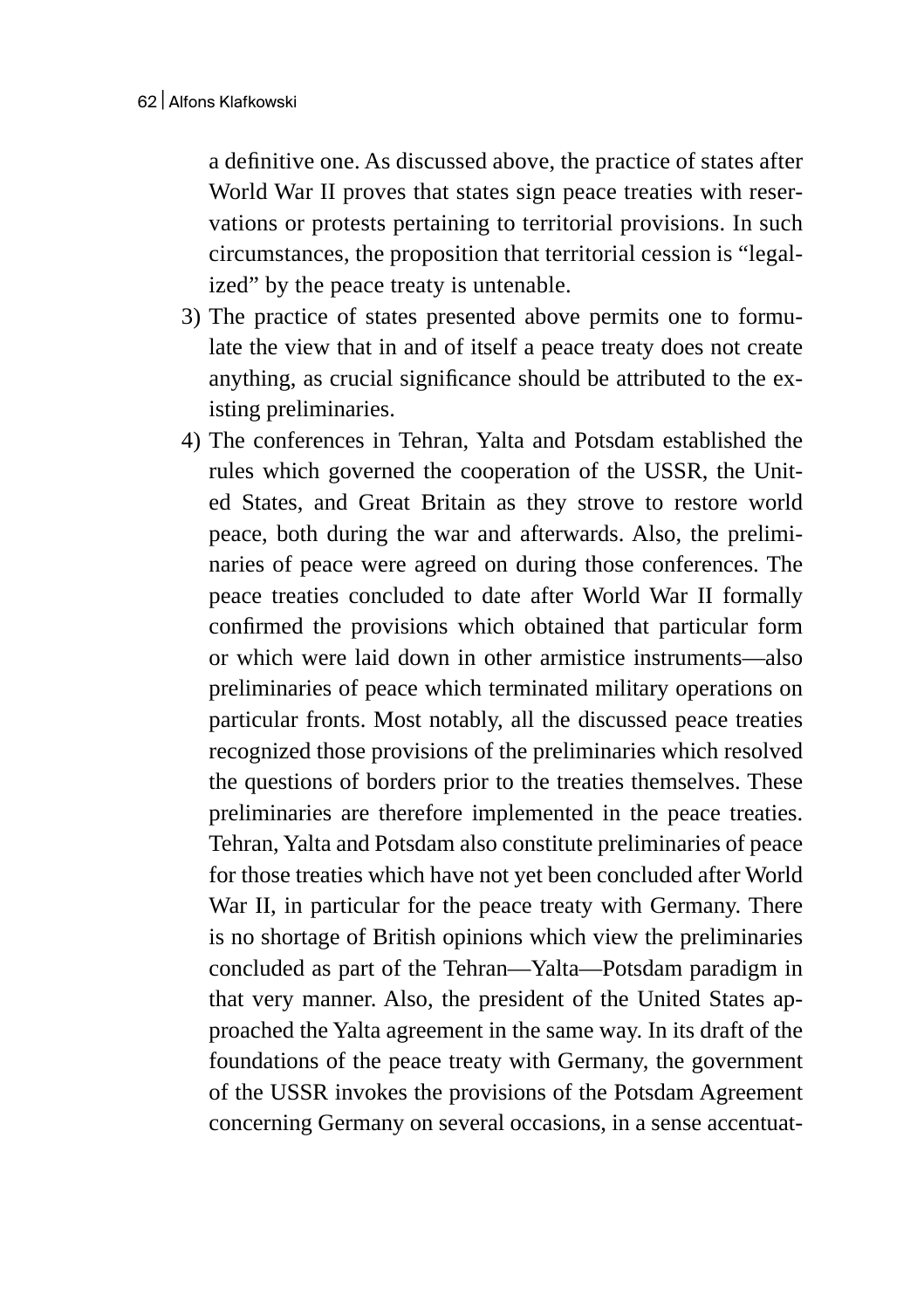ing the fact that the agreement represents a preliminary. Much the same is observed in the decrees issued by the USSR, Poland, and other states in connection with the termination of the state of war with Germany. The preliminary nature of the Potsdam Agreement is underlined in the communique of the Warsaw conference of 8 states, held on 22 April 1948, and in the communique of the Prague conference of 8 states in 1950, in which the German Democratic Republic participated as well. The Potsdam Agreement settles numerous issues in a pre-treaty mode; for instance it conclusively resolves the matter of the western border of Poland on the Odra – Lusatian Nysa line. No grounds can be found in post-World War II practice or in the theory to support the conjecture that the territorial provisions of the Potsdam Agreement regarding Poland's western border will be approached in the prospective peace treaty with Germany differently than the already implemented territorial provisions in previous peace treaties. In line with the post-World War II practice, the peace treaty with Germany will formally adopt the territorial clauses of the Potsdam Agreement pertaining to the border arrangements between Poland and Germany, integrating them in its provisions.

5) It is sometimes emphasized in theoretical deliberations that formal consent is required in those cases when territorial cession is a component of an imposed agreement. The practice of the German Reich after the 1919 Treaty of Versailles shows that the diplomatic interpretation of the matter differs from the juridical one. Here, one could cite the memorandum formulated by Professor Erich Kaufmann, in which it was asserted that Germany's territorial cessions provided for in the Treaty of Versailles cannot be criticized or challenged. The diplomatic interpretation of the same issue—at least on the part of the German Reich—was altogether different.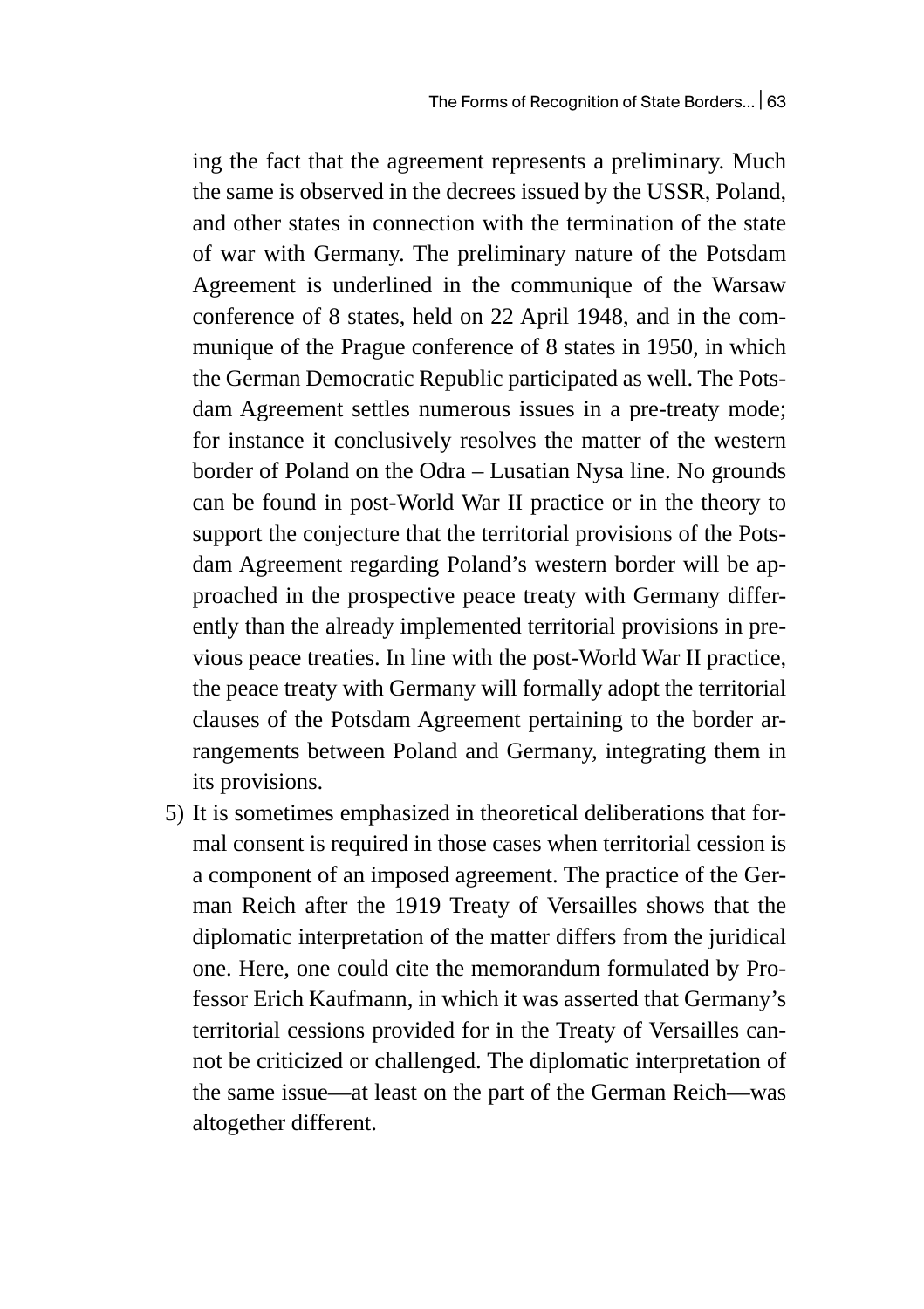#### **References**

- Balling F.C., *Unconditional surrender and a unilateral declaration of peace*, "The American Political Science Review" 1945, no. 3.
- Bishop Jr. W.W., *Judicial decisions involving questions of international law*, "The American Journal of International Law" 1948.
- Bouthoul G., *Huit mille traites de paix*, Paris 1948.
- Durdenevski W.N., Krylov S.B., *Podręcznik prawa międzynarodowego*, Polish Edition, Warszawa 1950.
- Kalfkowski A., *Umowa poczdamska z dnia 2.VIII.1945 r*. *Podstawy prawne likwidacji skutków wojny polsko-niemieckiej z lat 1939–1945*, Warszawa 1960.
- Klafkowski A., *Granica polsko-niemiecka a konkordaty z lat 1929 i 1933*, Warszawa 1958.
- Klafkowski A., *Prawo międzynarodowe publiczne*, Warszawa 1964.
- Klafkowski A., *Sprawa traktatu pokoju z Niemcami*, Warszawa 1955. Nys E., *Le droit international*, vol. II, 1905.
- Oppenheim L., Lauterpacht H., *International Law*, 1957, vol. I
- Phillipson C., *Termination of War and Treaties of Peace*, London 1916. *Recueil de textes à l'usage des conférences de la paix*, Paris 1946.
- Sawicki J., *Zawarcie i wygaśnięcie układu rozejmowego*, Warszawa 1961.
- Wiewióra B., *Uznanie nabytków terytorialnych w prawie międzynarodowym*, Poznań 1961.

## **SUMMARY**

## **The Forms of Recognition of State Borders After World War II (With Particular Focus on the Arrangements Pertaining to the Polish-German Border)**

The paper is an English translation of *Forma uznania granic państwowych po drugiej wojnie światowej*, by Alfons Klafkowski, published originally in Polish in "Życie i Myśl" in 1964. The text is pub